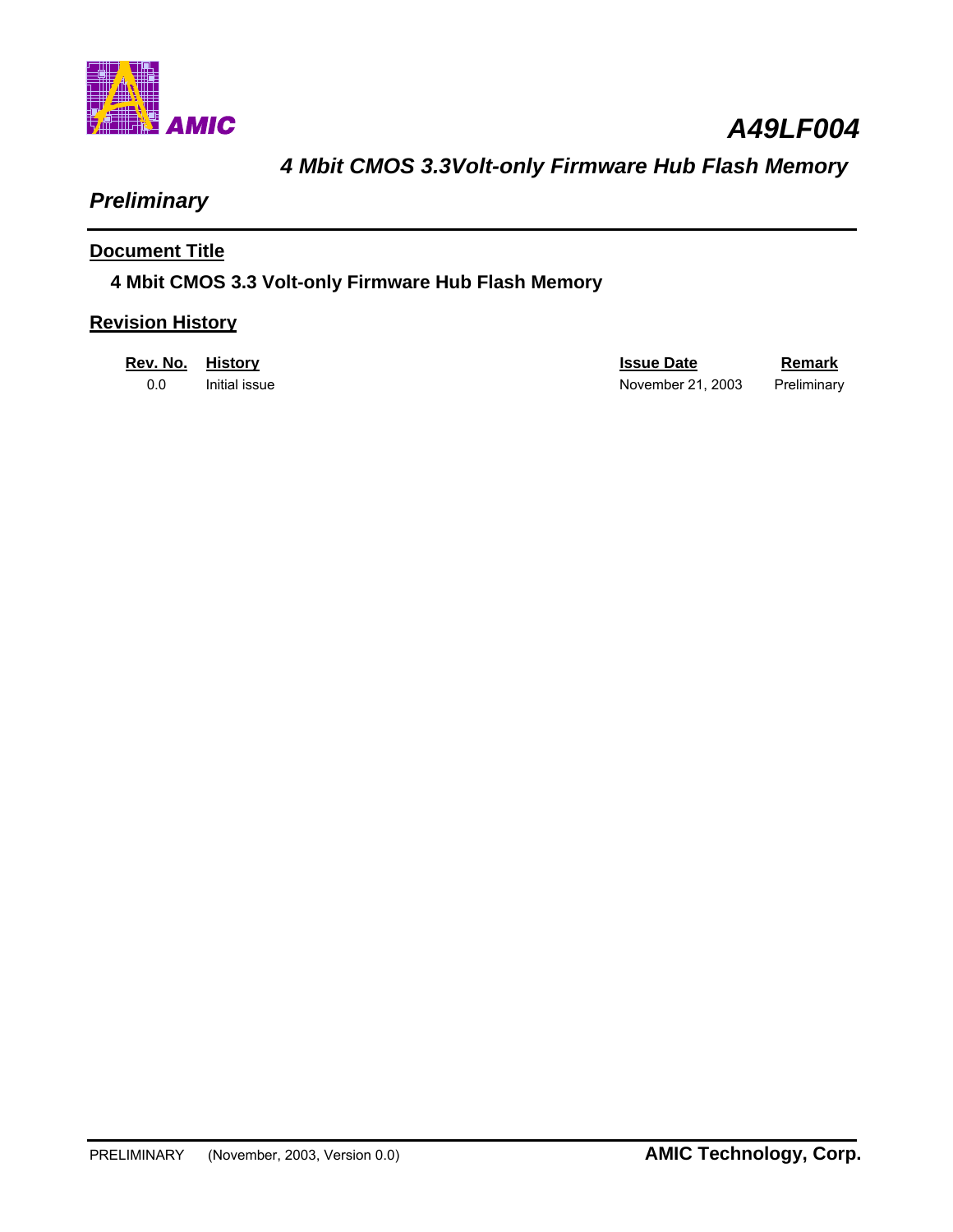

# *A49LF004*

## *4 Mbit CMOS 3.3Volt-only Firmware Hub Flash Memory*

## *Preliminary*

### **FEATURES**

#### **• Single Power Supply Operation**

- Low voltage range: 3.0 V 3.6 V for Read and Write **Operations**
- **Standard Intel Firmware Hub Interface**
- Read compatible to Intel® 82802 Firmware Hub devices
- **Memory Configuration**
- 512K x 8 (4 Mbit)

#### **• Block Architecture**

- 4Mbit: eight uniform 64KByte blocks
- Supports full chip erase for Address/Address
- Multiplexed (A/A Mux) mode
- **Automatic Erase and Program Operation**
- Embedded Byte Program and Block/Chip Erase algorithms
- Typical 10 µs/byte programming time
- Typical 1s block erase time

#### **• Two Operational Modes**

- Firmware Hub Interface (FWH) Mode for in-system operation
- Address/Address Multiplexed (A/A Mux) Interface Mode for programming equipment

#### **• Firmware Hub (FWH) Mode**

- 33 MHz synchronous operation with PCI bus
- 5-signal communication interface for in-system read and write operations

### **GENERAL DESCRIPTION**

The A49LF004 flash memory device is designed to be readcompatible with the Intel 82802 Firmware Hub (FWH) device for PC-BIOS application. This device is designed to use a single low voltage, range from 3.0 Volt to 3.6 Volt power supply to perform in-system or off-system read and write operations. It provides protection for the storage and update of code and data in addition to adding system design flexibility through five general-purpose inputs. Two interface modes are supported by the A49LF004: Firmware Hub (FWH) Interface mode for In-System programming and Address/Address Multiplexed (A/A Mux) mode for fast factory programming of PC-BIOS applications.

The memory is divided into eight uniform 64Kbyte blocks that can be erased independently without affecting the data in other blocks. Blocks also can be protected individually to prevent accidental Program or Erase commands from modifying the memory. The Program and Erase operations are executed by issuing the Program/Erase commands into

- Standard SDP Command Set
- Data# Polling (I/O<sub>7</sub>) and Toggle Bit (I/O<sub>6</sub>) features
- Block Locking Register for all blocks
- 4 ID pins for multi-chip selection
- 5 GPI pins for General Purpose Input Register
- TBL# pin for hardware write protection to Boot Block
- WP# pin for hardware write protection to whole memory array except Boot Block

#### **• Address/Address Multiplexed (A/A Mux) Mode**

- 11-pin multiplexed address and 8-pin data I/O interface
- Supports fast programming on EPROM programmers
- Standard SDP Command Set
- Data# Polling (I/O<sub>7</sub>) and Toggle Bit (I/O<sub>6</sub>) features

#### **• Lower Power Consumption**

- Typical 12mA active read current
- Typical 24mA program/erase current
- **High Product Endurance**
- Guarantee 100,000 program/erase cycles for each block
- Minimum 20 years data retention
- **Compatible Pin-out and Packaging**
- 32-pin (8 mm x 14 mm) TSOP (TYPE I)
- 32-pin PLCC

the command interface by which activating the internal control logic to automatically process the Program/Erase procedures. The device can be programmed on a byte-bybyte basis after performing the Erase operation. In addition to the Block Erase operation, the Chip Erase feature is provided in A/A Mux mode that allows the whole memory to be erased in one single Erase operation. The A49LF004 provides the status detection such as Data# Polling and Toggle Bit Functions in both FWH and A/A Mux modes. The process or completion of Program and Erase operations can be detected by reading the status bits.

The A49LF004 is offered in 32-lead TSOP and 32-lead PLCC packages. See Figures 1 and 2 for pin assignments and Table 1 for pin descriptions.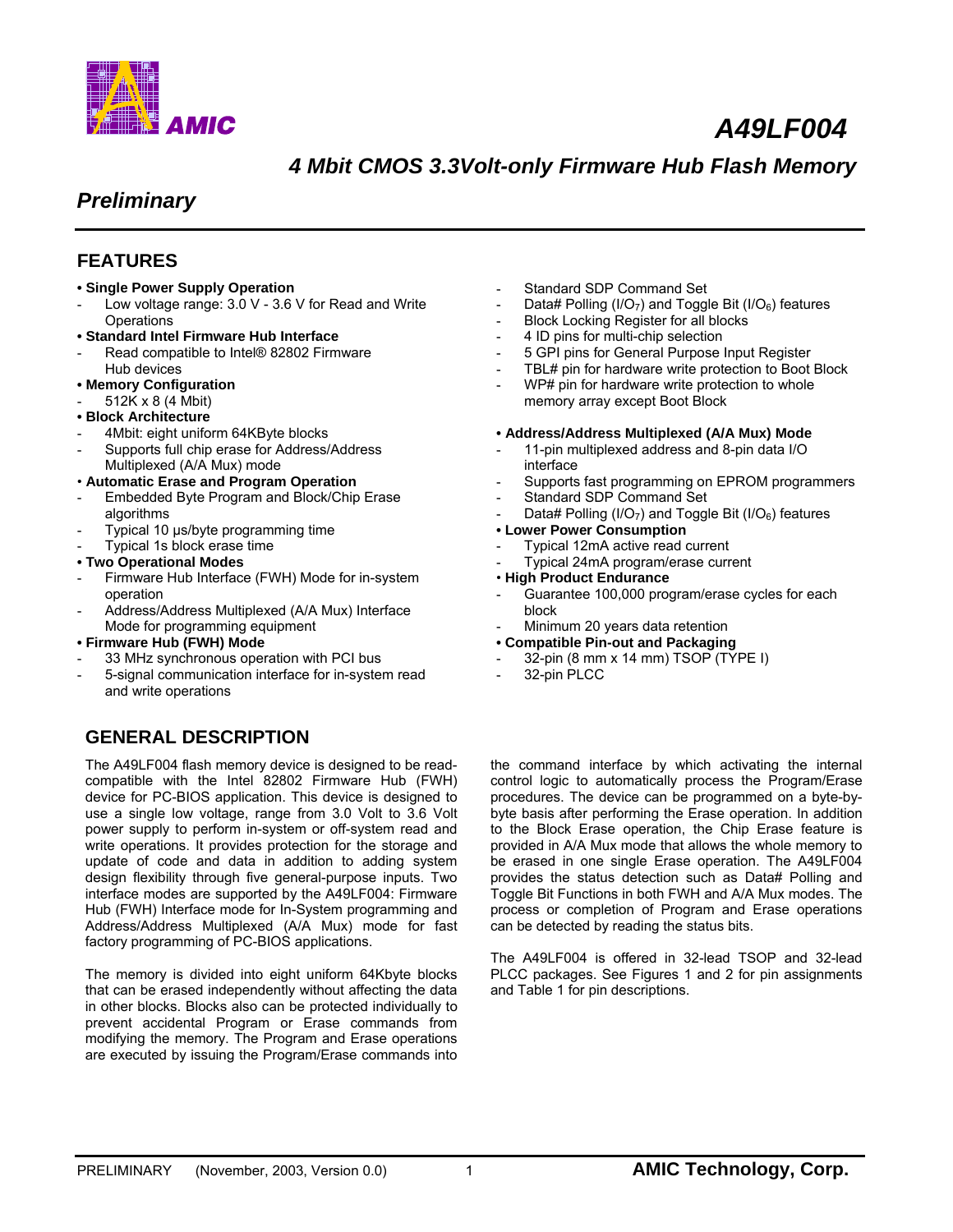

### **PIN CONFIGURATIONS**



(\*) Designates FWH Mode





(\*) Designates FWH Mode

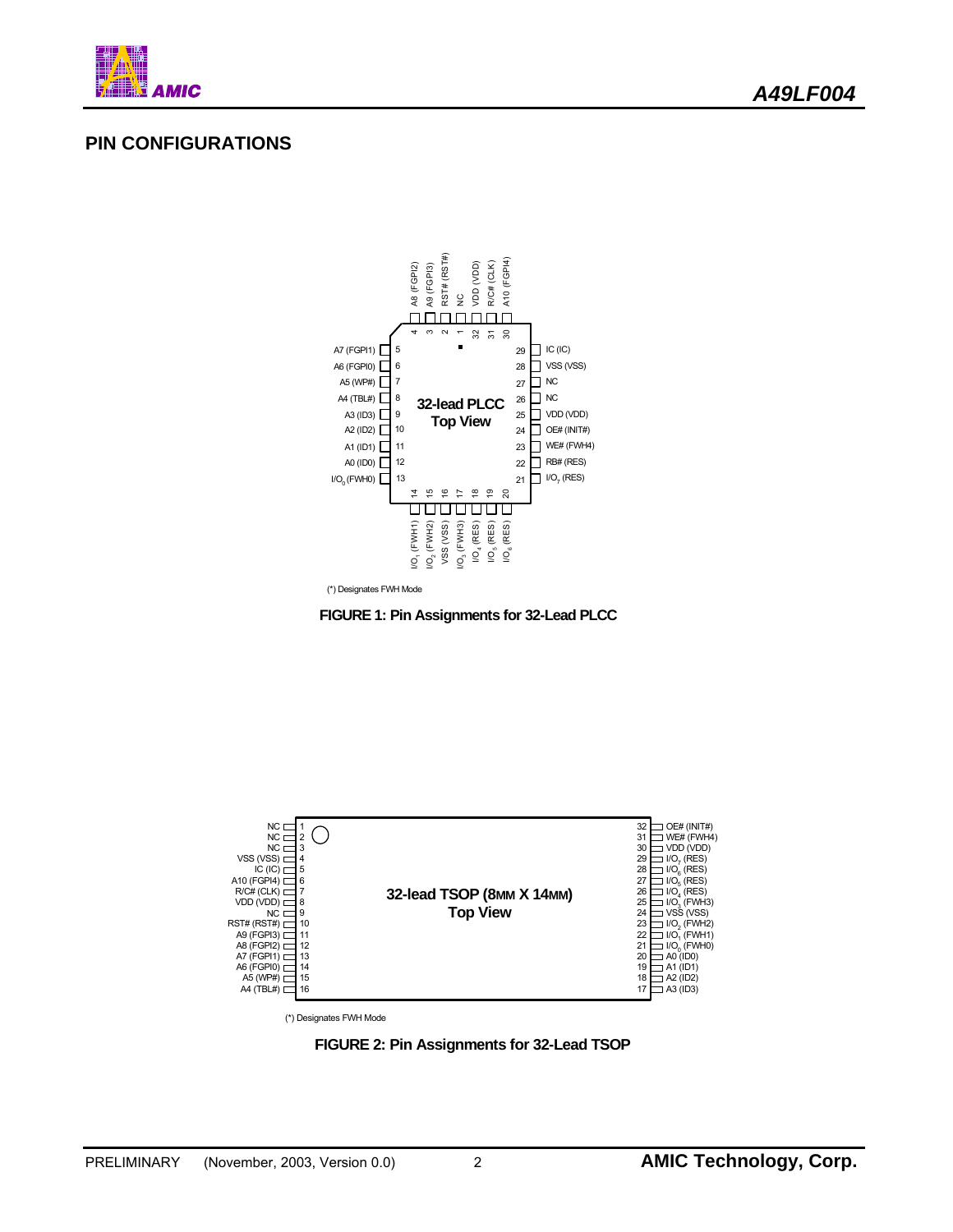

### **BLOCK DIAGRAM**

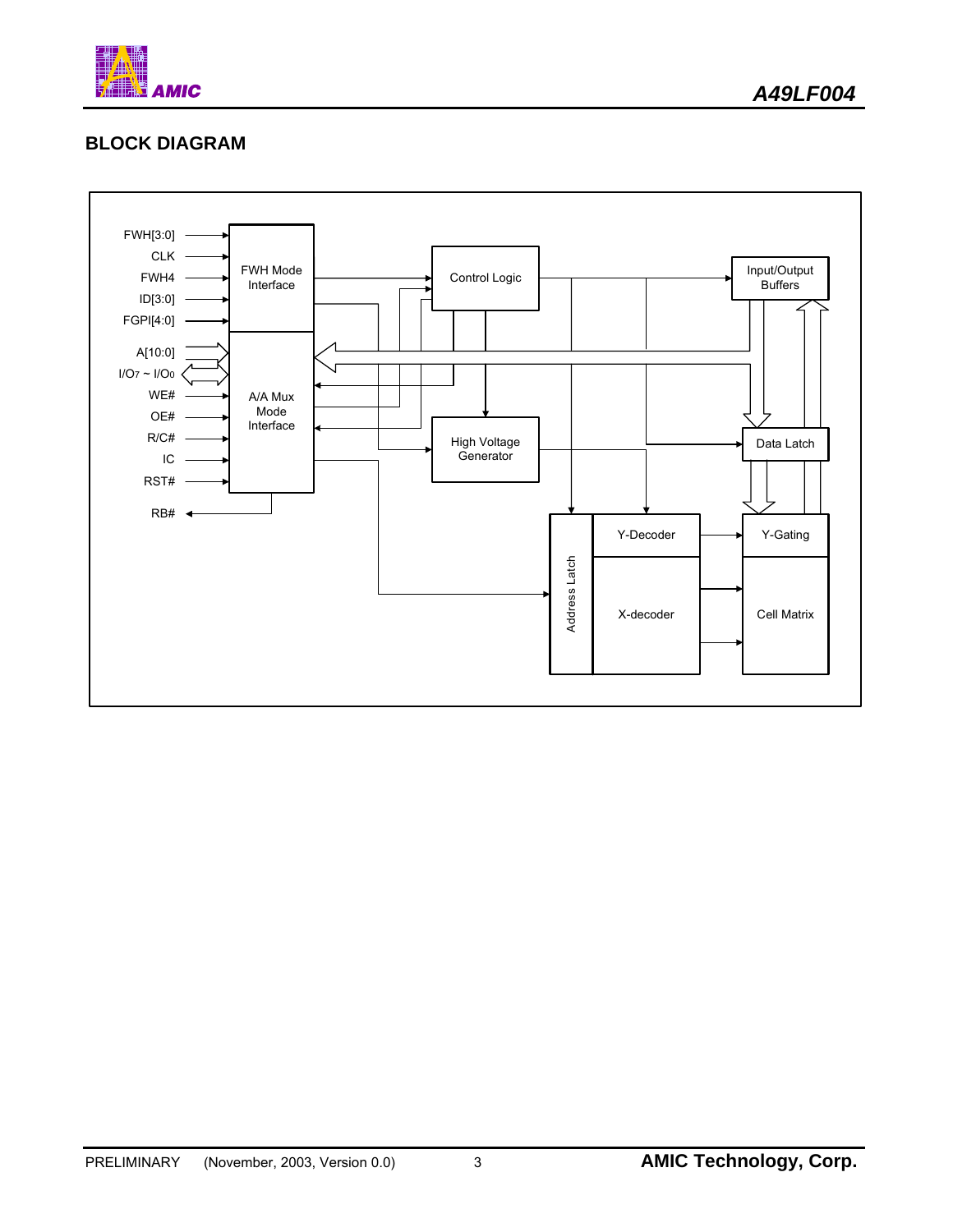

### Table 1: Pin Description

|                |                                |             |                | Interface  |                                                                                                                                                                                                                                                                                                                                                                                                                               |
|----------------|--------------------------------|-------------|----------------|------------|-------------------------------------------------------------------------------------------------------------------------------------------------------------------------------------------------------------------------------------------------------------------------------------------------------------------------------------------------------------------------------------------------------------------------------|
| Symbol         | <b>Pin Name</b>                | <b>Type</b> | A/A<br>Mux     | <b>FWH</b> | <b>Descriptions</b>                                                                                                                                                                                                                                                                                                                                                                                                           |
| $A_{10} - A_0$ | Address                        | IN          | X              |            | Inputs for addresses during Read and Write operations in A/A<br>Mux mode. Row and column addresses are latched by R/C# pin.                                                                                                                                                                                                                                                                                                   |
| $I/O7-I/O0$    | Data                           | I/O         | X              |            | To output data during Read cycle and receive input data during<br>Write cycle in A/A Mux mode. The outputs are in tri-state when<br>OE# is high.                                                                                                                                                                                                                                                                              |
| OE#            | Output Enable                  | IN          | X              |            | To control the data output buffers.                                                                                                                                                                                                                                                                                                                                                                                           |
| WE#            | <b>Write Enable</b>            | IN          | $\pmb{\times}$ |            | To control the Write operations.                                                                                                                                                                                                                                                                                                                                                                                              |
| IC             | Interface<br>Configuration Pin | IN          | X              | X.         | To determine which interface is operational. When held high, A/A<br>Mux mode is enabled and when held low, FWH mode is enabled.<br>This pin must be setup at power-up or before return from reset<br>and not change during device operation. This pin is internally<br>pulled down with a resistor between 20-100 K $\Omega$ .                                                                                                |
| INIT#          | Initialize                     | IN          |                | X.         | This is the second reset pin for in-system use. INIT# and RST#<br>pins are internally combined and initialize a device reset when<br>driven low.                                                                                                                                                                                                                                                                              |
| ID[3:0]        | Identification Inputs          | IN          |                | X.         | These four pins are part of the mechanism that allows multiple<br>FWH devices to be attached to the same bus. To identify the<br>component, the correct strapping of these pins must be set. The<br>boot device must have ID[3:0]=0000 and it is recommended that<br>all subsequent devices should use sequential up-count<br>strapping. These pins are internally pulled down with a resistor<br>between 20-100 K $\Omega$ . |
| FGPI[4:0]      | General Purpose<br>Inputs      | IN          |                | X          | These individual inputs can be used for additional board<br>flexibility. The state of these pins can be read immediately at<br>boot, through FWH internal registers. These inputs should be at<br>their desired state before the start of the PCI clock cycle during<br>which the read is attempted, and should remain in place until the<br>end of the Read cycle. Unused FGPI pins must not be floated.                     |
| TBL#           | <b>Top Block Lock</b>          | IN          |                | X          | To prevent any write operations to the Boot Block when driven<br>low, regardless of the state of the block lock registers. When<br>TBL# is high it disables hardware write protection for the top<br>Boot Block. This pin cannot be left unconnected.                                                                                                                                                                         |
| FWH[3:0]       | FWH I/Os                       | I/O         |                | X.         | I/O Communications in FWH mode.                                                                                                                                                                                                                                                                                                                                                                                               |
| <b>CLK</b>     | <b>Clock</b>                   | IN          |                | X          | To provide a clock input to the device. This pin is the same as<br>that for the PCI clock and adheres to the PCI specifications.                                                                                                                                                                                                                                                                                              |
| FWH4           | FWH Input                      | IN          |                | X          | Input communication in FWH mode.                                                                                                                                                                                                                                                                                                                                                                                              |
| RST#           | Reset                          | ΙN          | X              | X          | To reset the operation of the device                                                                                                                                                                                                                                                                                                                                                                                          |
| WP#            | <b>Write Protect</b>           | IN          |                | X.         | When low, prevents any write operations to all but the highest<br>addressable block. When WP# is high it disables hardware write<br>protection for these blocks. This pin cannot be left unconnected.                                                                                                                                                                                                                         |
| R/C#           | Row/Column Select              | IN          | X              |            | This pin determines whether the address pins are pointing to the<br>row addresses or the column addresses in A/A Mux mode.                                                                                                                                                                                                                                                                                                    |
| RB#            | Ready/Busy#                    | <b>OUT</b>  | X.             |            | To determine if the device is busy in write operations. Valid only<br>in A/A Mux mode.                                                                                                                                                                                                                                                                                                                                        |
| <b>RES</b>     | Reserved                       |             |                | X          | Reserved. These pins must be left unconnected.                                                                                                                                                                                                                                                                                                                                                                                |
| <b>VDD</b>     | Power Supply                   | <b>PWR</b>  | X              | Χ          | To provide power supply (3.0-3.6Volt).                                                                                                                                                                                                                                                                                                                                                                                        |
| <b>VSS</b>     | Ground                         | <b>PWR</b>  | X              | X          | Circuit ground. All VSS pins must be grounded.                                                                                                                                                                                                                                                                                                                                                                                |
| <b>NC</b>      | No Connection                  |             | X              | X          | Unconnected pins.                                                                                                                                                                                                                                                                                                                                                                                                             |

1. IN=Input, OUT=output, I/O=Input/Output, PWR=Power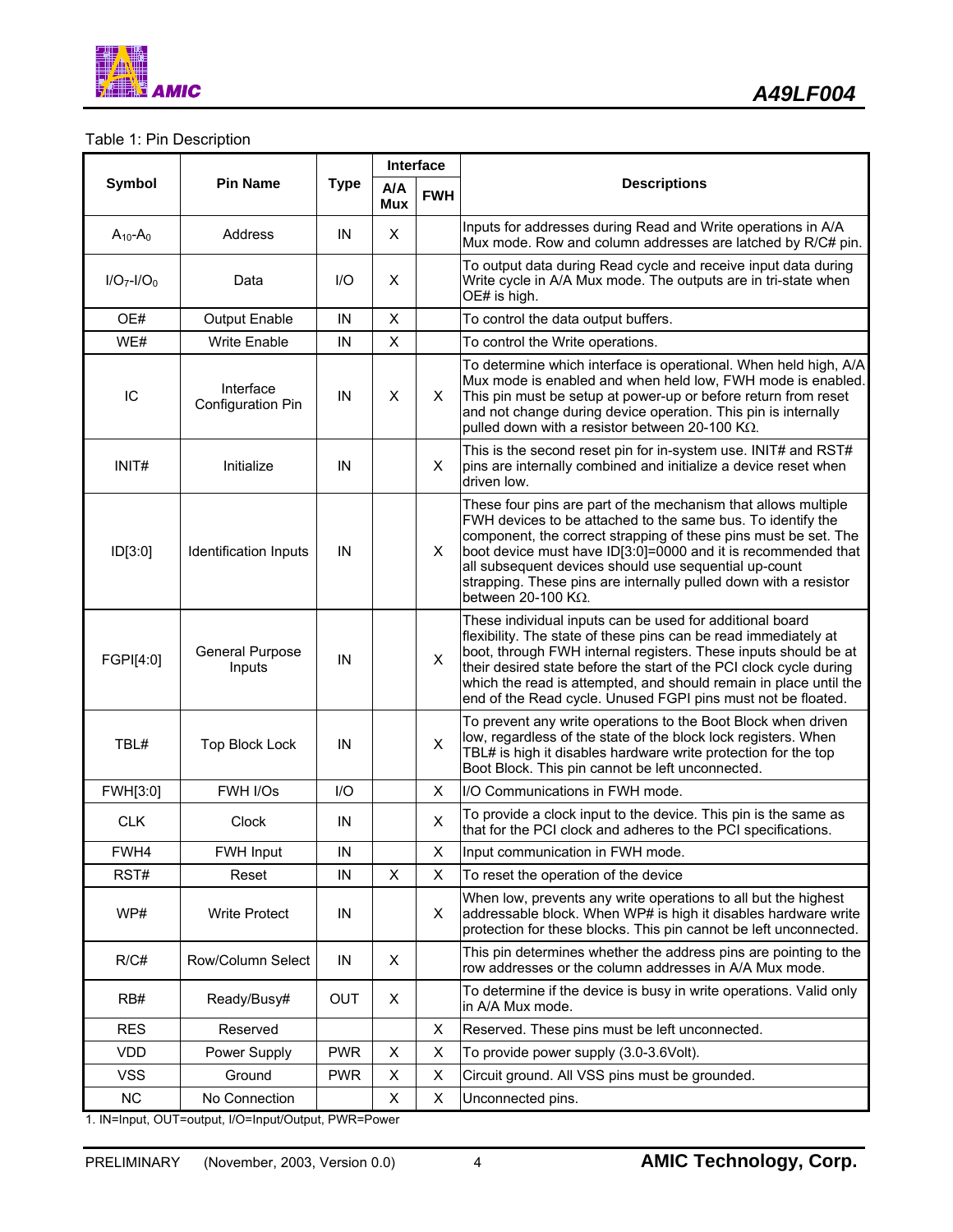

### **ABSOLUTE MAXIMUM RATINGS\***

| Temperature Under Bias $\ldots \ldots \ldots \ldots \ldots$ -55°C to + 125°C |  |
|------------------------------------------------------------------------------|--|
|                                                                              |  |
| D.C. Voltage on Any Pins with Respect to Ground (1)                          |  |
|                                                                              |  |
| Package Power Dissipation Capability (Ta=25°C)                               |  |
|                                                                              |  |
| Output Short Circuit Current <sup>(2)</sup> 50mA                             |  |

#### **Notes:**

- 1. Minimum DC voltage on input or I/O pins is -0.5V. During voltage transitions, input or I/O pins may undershoot VSS to - 2.0V for periods of up to 20ns. Maximum DC voltage on input and I/O pins is VDD + 0.5V. During voltage transitions, input or I/O pins may overshoot to VDD + 2.0V for periods up to 20ns.
- 2. No more than one output is shorted at a time. Duration of the short circuit should not be greater than one second.

### **MODE SELECTION**

The A49LF004 flash memory devices can operate in two distinct interface modes: the Firmware Hub Interface

(FWH) mode and the Address/Address Multiplexed (A/A Mux) mode. The IC (Interface Configuration pin) is used to set the interface mode selection. If the IC pin is set to logic High, the device is in A/A Mux mode; while if the IC pin is set Low, the device is in the FWH mode. The IC selection pin must be configured prior to device operation. The IC pin is internally pulled down if the pin is not connected. In FWH mode, the device is configured to interface with its host using Intel's Firmware Hub proprietary protocol. Communication between Host and the A49LF004 occurs via the 4-bit I/O communication signals, FWH [3:0] and the FWH4. In A/A Mux mode, the device is programmed via an 11-bit address  $A_{10}$ - $A_0$  and an 8-bit data  $I/O_7$ - $I/O_0$  parallel signals. The address inputs are multiplexed in row and column selected by control signal R/C# pin. The column addresses are mapped to the higher internal addresses, and the row addresses are mapped to the lower internal

addresses. See the Device Memory Maps in Figure 3 for address assignment.

### **FWH MODE OPERATION**

The FWH interface consists of four data signals (FWH[3:0]), one control signal (FWH4) and a clock (CLK). The data signals, control signal and clock comply with PCI specifications. Operations such as Memory Read and Memory Write use Intel FWH propriety protocol. JEDEC Standard SDP (Software Data Protection) Byte-Program and Block-Erase command sequences are incorporated into the FWH memory cycles. Chip-Erase command is only available in A/A Mux mode. The addresses and data are transferred through FWH[3:0] synchronized with the input clock CLK during a FWH memory cycle. The pulse of FWH4 is inserted for at least one clock period to indicate the start of a FWH memory cycle. The address or data on FWH[3:0] is latched on the rising edge of CLK. The device enters standby mode

#### **\*Comments**

Stresses above those listed under "Absolute Maximum Ratings" may cause permanent damage to this device. These are stress ratings only. Functional operation of this device at these or any other conditions above those indicated in the operational sections of these specifications are not implied or intended. Exposure to the absolute maximum rating conditions for extended periods may affect device reliability.

#### **Operating Ranges**

#### **Commercial (C) Devices**

Ambient Temperature (T<sub>A</sub>) . . . . . . . . . . . . . . 0°C to +85°C

#### **VDD Supply Voltages**

VDD for all devices . . . . . . . . . . . . . . . . . . +3.0V to +3.6V Operating ranges define those limits between which the functionally of the device is guaranteed.

when FWH4 is high and no internal operation is in progress. The device is in ready mode when FWH4 is low and no activity is on the FWH bus.

#### **FWH Read Operation**

FWH Read operations read from the memory cells or specific registers in the FWH device. A valid FWH Read operation starts when FWH4 is Low as CLK rises and a START value "1101b" is on FWH[3:0]. Addresses and data are transferred to and from the device decided by a series of "fields". Field sequences and contents are strictly defined for FWH Read operations. Refer to Table 2 for FWH Read Cycle Definition.

#### **FWH Write Operation**

FWH Write operations write to the FWH Interface or FWH registers. A valid FWH Write operation starts when FWH4 is Low as CLK rises and a START value "1110b" is on FWH[3:0]. Addresses and data are transferred to and from the device decided by a series of "fields". Field sequences and contents are strictly defined for FWH Write operations. Refer to Table 3 for FWH write Cycle Definition.

#### **FWH Abort Operation**

If FWH4 is driven low for one or more clock cycles during a FWH cycle, the cycle will be terminated and the device will wait for the ABORT command. The host may drive the FWH[3:0] with '1111b' (ABORT command) to return the device to Ready mode. If abort occurs during a Write operation, the data may be incorrectly altered.

#### **Response To Invalid Fields**

During FWH operations, the FWH will not explicitly indicate that it has received invalid field sequences. The response to specific invalid fields or sequences is as follows:

**Address out of range:** The FWH address sequence is 7 fields long (28 bits), but only the last five address fields (20 bits) will be decoded by A49LF004. Address A22 has the special function of directing reads and writes to the flash memory (A22=1) or to the register space (A22=0).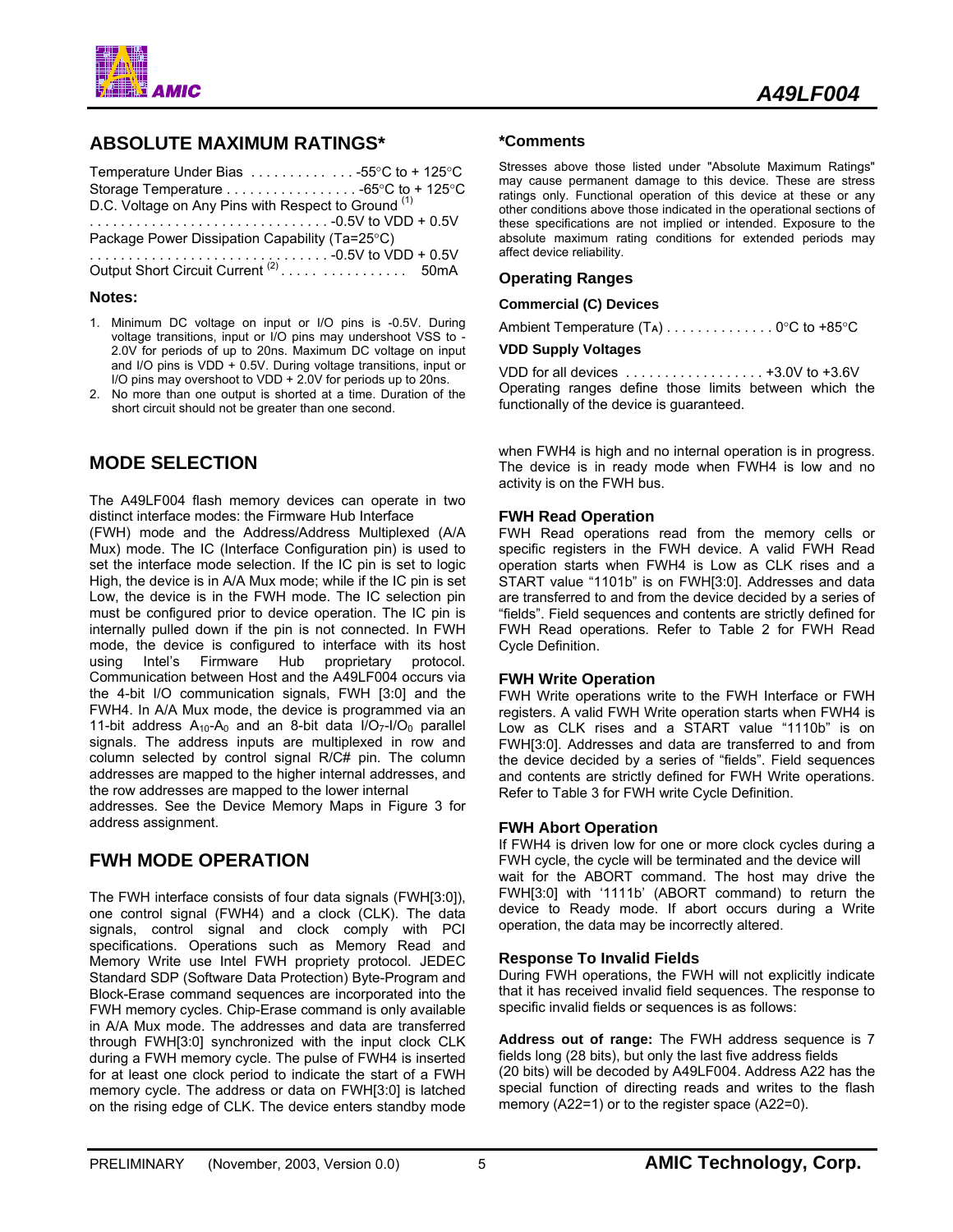

### Table 2: FWH Read Cycle

| <b>Clock</b><br>Cycle | <b>Field</b>     | <b>FWH[3:0]</b> | <b>MEMORY</b><br><b>VO</b> | <b>Descriptions</b>                                                                                                                                                                                    |
|-----------------------|------------------|-----------------|----------------------------|--------------------------------------------------------------------------------------------------------------------------------------------------------------------------------------------------------|
| 1                     | <b>START</b>     | 1101            | IN                         | FWH4 must be active (low) for the part to respond. Only the last<br>start field (before FWH4 transitioning high) should be<br>recognized. The START field contents indicate an FWH read<br>cycle.      |
| 2                     | <b>IDSEL</b>     | 0000 to 1111    | IN                         | Indicates which FWH device should respond. If the IDSEL (ID<br>select) field matches the value ID[3:0], then that particular device<br>will respond to subsequent commands.                            |
| $3-9$                 | <b>IMADDR</b>    | <b>YYYY</b>     | IN                         | These seven clock cycles make up the 28-bit memory address.<br>YYYY is one nibble of the entire address. Addresses are<br>transferred most-significant nibble first.                                   |
| 10                    | <b>IMSIZE</b>    | 0000 (1 byte)   | IN                         | A field of this size indicates how many bytes will be transferred<br>during multibyte operations.                                                                                                      |
| 11                    | TAR <sub>0</sub> | 1111            | IN<br>then float           | In this clock cycle, the master (Intel ICH) has driven the bus to all<br>1s and then floats the bus, prior to the next clock cycle. This is<br>the first part of the bus "turnaround cycle."           |
| 12                    | TAR <sub>1</sub> | 1111 (float)    | Float<br>then OUT          | The FWH takes control of the bus during this cycle. During the<br>next clock cycle, it will be driven "sync data."                                                                                     |
| 13                    | <b>RSYNC</b>     | 0000 (READY)    | <b>OUT</b>                 | During this clock cycle, the FWH will generate a "ready-sync"<br>(RSYNC) indicating that the least-significant nibble of the least-<br>significant byte will be available during the next clock cycle. |
| 14                    | <b>DATA</b>      | <b>YYYY</b>     | <b>OUT</b>                 | YYYY is the least-significant nibble of the data byte.                                                                                                                                                 |
| 15                    | <b>DATA</b>      | <b>YYYY</b>     | <b>OUT</b>                 | YYYY is the most-significant nibble of the data byte.                                                                                                                                                  |
| 16                    | TAR <sub>0</sub> | 1111            | <b>OUT</b><br>then float   | In this clock cycle, the A49LF004 has driven the bus to all 1s and<br>then floats the bus prior to the next clock cycle. This is the first<br>part of the bus "turnaround cycle."                      |
| 17                    | TAR <sub>1</sub> | 1111 (float)    | Float<br>then IN           | The master (Intel ICH) resumes control of the bus during this<br>cycle.                                                                                                                                |

### FWH Single-Byte Read Waveforms

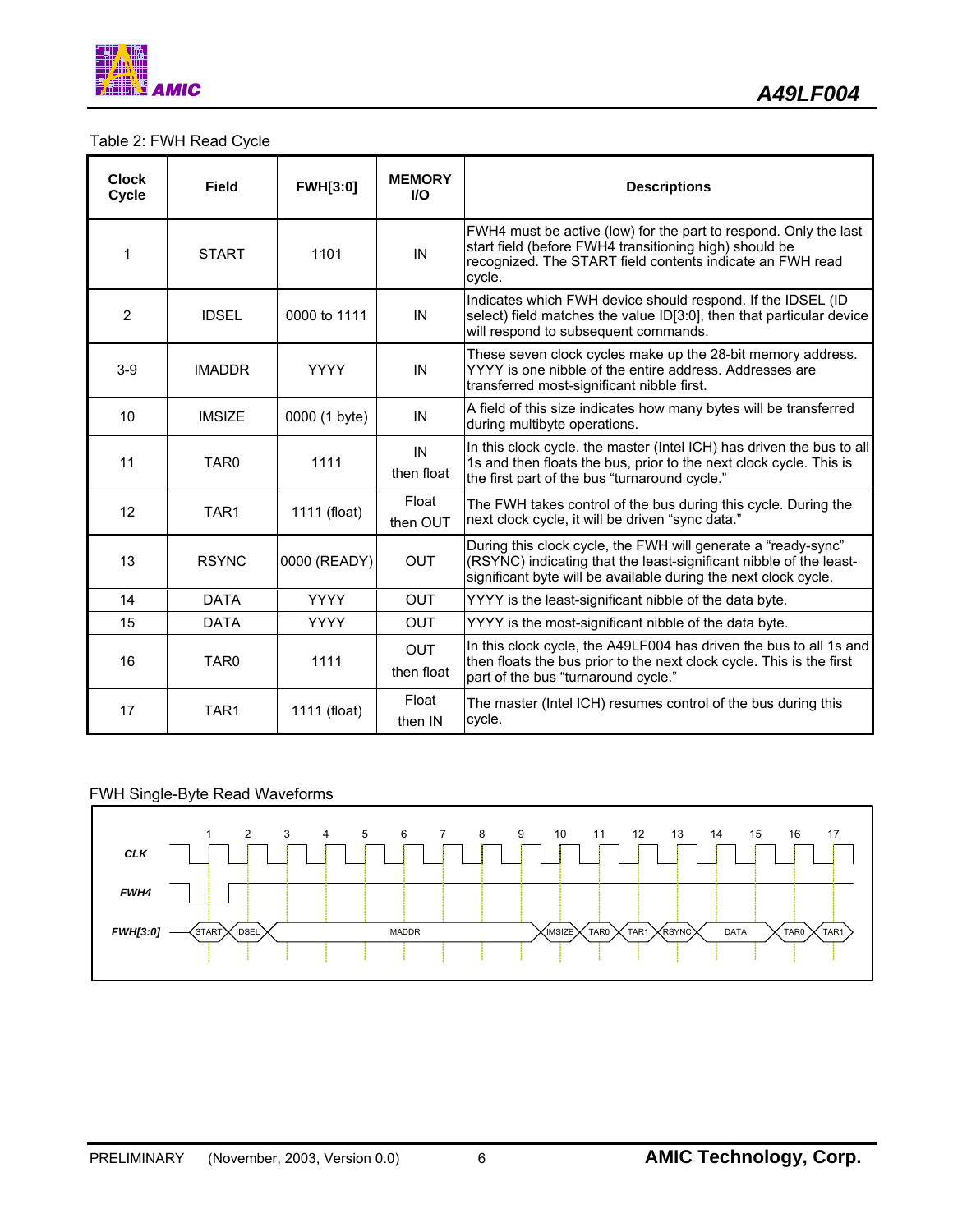

# Table 3: FWH Write Cycle

| <b>Clock</b><br>Cycle | <b>Field</b>     | <b>FWH[3:0]</b> | <b>MEMORY</b><br><b>I/O</b> | <b>Descriptions</b>                                                                                                                                                                                |
|-----------------------|------------------|-----------------|-----------------------------|----------------------------------------------------------------------------------------------------------------------------------------------------------------------------------------------------|
| 1                     | <b>START</b>     | 1110            | IN                          | FWH4 must be active (low) for the part to respond. Only the last<br>start field (before FWH4 transitioning high) should be<br>recognized. The START field contents indicate an FWH write<br>cycle. |
| 2                     | <b>IDSEL</b>     | 0000 to 1111    | IN                          | Indicates which FWH device should respond. If the IDSEL (ID<br>select) field matches the value ID[3:0], then that particular device<br>will respond to subsequent commands.                        |
| $3-9$                 | <b>IMADDR</b>    | <b>YYYY</b>     | IN                          | These seven clock cycles make up the 28-bit memory address.<br>YYYY is one nibble of the entire address. Addresses are<br>transferred most-significant nibble first.                               |
| 10                    | <b>IMSIZE</b>    | 0000 (1 byte)   | IN                          | A field of this size indicates how many bytes will be transferred<br>during multibyte operations.                                                                                                  |
| 11                    | <b>DATA</b>      | <b>YYYY</b>     | IN                          | This field is the least-significant nibble of the data byte. This data<br>is either the data to be programmed into the flash memory or any<br>valid flash command.                                 |
| 12                    | <b>DATA</b>      | <b>YYYY</b>     | IN                          | This field is the most-significant nibble of the data byte.                                                                                                                                        |
| 13                    | TAR <sub>0</sub> | 1111            | IN<br>then float            | In this clock cycle, the master (Intel ICH) has driven the bus to all<br>1s then floats the bus, prior to the next clock cycle. This is the<br>first part of the bus "turnaround cycle."           |
| 14                    | TAR <sub>1</sub> | 1111 (float)    | Float<br>then OUT           | The A49LF004 takes control of the bus during this cycle. During<br>the next clock cycle it will be driving the "sync" data.                                                                        |
| 15                    | <b>RSYNC</b>     | 0000            | <b>OUT</b>                  | The A49LF004 outputs the values 0000, indicating that it has<br>received data or a flash command.                                                                                                  |
| 16                    | TAR <sub>0</sub> | 1111            | <b>OUT</b><br>then float    | In this clock cycle, the A49LF004 has driven the bus to all ones<br>and then floats the bus prior to the next clock cycle. This is the<br>first part of the bus "turnaround cycle."                |
| 17                    | TAR1             | 1111 (float)    | Float<br>then IN            | The master (Intel ICH) resumes control of the bus during this<br>cycle.                                                                                                                            |

### FWH Write Waveforms

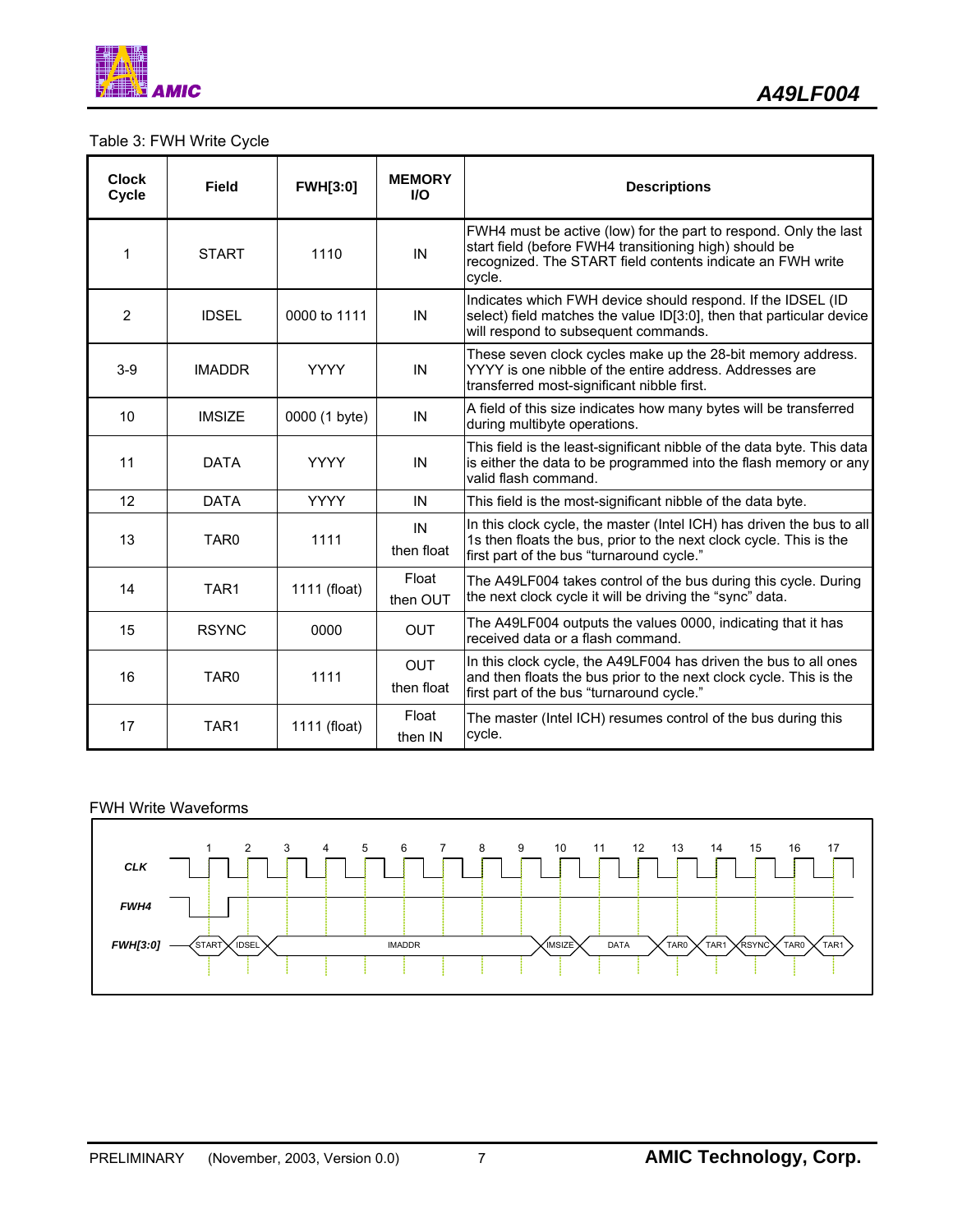

**Invalid IMSIZE field:** If the FWH receives an invalid size field during a Read or Write operation, the device will reset and no operation will be attempted. The A49LF004 will not generate any kind of response in this situation. Invalid size fields for a Read/Write cycle are anything but 0000b.

#### **Device Memory Hardware Write Protection**

The Top Boot Lock (TBL#) and Write Protect (WP#) pins are provided for hardware write protection of device memory in the A49LF004. The TBL# pin is used to write protect the top boot block (64 Kbytes) at the highest flash memory address range for the A49LF004. WP# pin write protects the remaining blocks in the flash memory. An active low signal at the TBL# pin prevents Program and Erase operations of the top boot block. When TBL# pin is held high, write protection of the top boot block is then determined by the Boot Block Locking register. The WP# pin serves the same function for the remaining blocks of the device memory. The TBL# and WP# pins write protection functions operate independently of one another. Both TBL# and WP# pins must be set to their required protection states prior to starting a Program or Erase operation. A logic level change occurring at the TBL# or WP# pin during a Program or Erase operation could cause unpredictable results. TBL# and WP# pins cannot be left unconnected. TBL# is internally ORed with the top Boot Block Locking register. When TBL# is low, the top Boot Block is hardware write protected regardless of the state of the Write-Lock bit for the Boot Block Locking register. Clearing the Write-Lock bit in the register when TBL# is low will have no functional effect, even though the register may indicate that the block is no longer locked. WP# is internally ORed with the Block Locking register. When WP# is low, the blocks are hardware write protected regardless of the state of the Write-Lock bit for the corresponding Block Locking registers. Clearing the Write-Lock bit in any register when WP# is low will have no functional effect, even though the register may indicate that the block is no longer locked.

#### **Reset**

A  $V_{IL}$  on INIT# or RST# pin initiates a device reset. INIT# and RST# pins have the same function internally. It is required to drive INIT# or RST# pins low during a system reset to ensure proper CPU initialization. During a Read operation, driving INIT# or RST# pins low deselects the device and places the output drivers, FWH[3:0], in a highimpedance state. The reset signal must be held low for a minimal duration of time  $T_{RSTP}$ . A reset latency will occur if a reset procedure is performed during a Program or Erase operation. See Table 16, Reset Timing Parameters for more information. A device reset during an active Program or Erase will abort the operation and memory contents may become invalid due to data being altered or corrupted from an incomplete Erase or Program operation. In this case, the device can take up to  $T_{RSTE}$  to abort a Program or Erase operation.

#### **Write Operation Status Detection**

The A49LF004 device provides two software means to detect the completion of a Write (Program or Erase) cycle, in order to optimize the system Write cycle time. The software

detection includes two status bits: Data# Polling  $(I/O<sub>7</sub>)$  and Toggle Bit  $(I/O<sub>6</sub>)$ . The End-of-Write detection mode is incorporated into the FWH Read cycle. The actual completion of the nonvolatile write is asynchronous with the system; therefore, either a Data# Polling or Toggle Bit read may be simultaneous with the completion of the Write cycle. If this occurs, the system may possibly get an erroneous result, i.e., valid data may appear to conflict with either  $I/O<sub>7</sub>$ or  $1/O<sub>6</sub>$ . In order to prevent spurious rejection, if an erroneous result occurs, the software routine should include a loop to read the accessed location an additional two times. If both reads are valid, then the device has completed the Write cycle, otherwise the rejection is valid.

#### Data# Polling (I/O<sub>7</sub>)

When the A49LF004 device is in the internal Program operation, any attempt to read  $I/O<sub>7</sub>$  will produce the complement of the true data. Once the Program operation is completed,  $I/O<sub>7</sub>$  will produce true data. Note that even though  $I/O<sub>7</sub>$  may have valid data immediately following the completion of an internal Write operation, the remaining data outputs may still be invalid: valid data on the entire data bus will appear in subsequent successive Read cycles after an interval of 1 µs. During internal Erase operation, any attempt to read  $I/O<sub>7</sub>$  will produce a '0'. Once the internal Erase operation is completed,  $I/O<sub>7</sub>$  will produce a '1'. Proper status will not be given using Data# Polling if the address is in the invalid range.

#### Toggle Bit (I/O<sub>6</sub>)

During the internal Program or Erase operation, any consecutive attempts to read  $1/O<sub>6</sub>$  will produce alternating '0's and '1's, i.e., toggling between 0 and 1. When the internal Program or Erase operation is completed, the toggling will stop.

#### **Multiple Device Selection**

The four ID pins, ID[3:0], allow multiple devices to be attached to the same bus by using different ID strapping in a system. When the A49LF004 is used as a boot device, ID[3:0] must be strapped as 0000, all subsequent devices should use a sequential up-count strapping (i.e. 0001, 0010, 0011, etc.). The A49LF004 will compare the strapping values, if there is a mismatch, the device will ignore the remainder of the cycle and go into standby mode. For further information regarding FWH device mapping and paging, please refer to the Intel 82801(ICH) I/O Controller Hub documentation. Since there is no ID support in A/A Mux mode, to program multiple devices a stand-alone PROM programmer is recommended.

#### **REGISTERS**

There are three types of registers available on the A49LF004, the General Purpose Inputs Register, Block Locking Registers, and the JEDEC ID Registers. These registers appear at their respective address location in the 4 GByte system memory map. Unused register locations will read as 00H. Any attempt to read or write any register during an internal Write operation will be ignored. Refer to Table 4 for the FWH register memory map.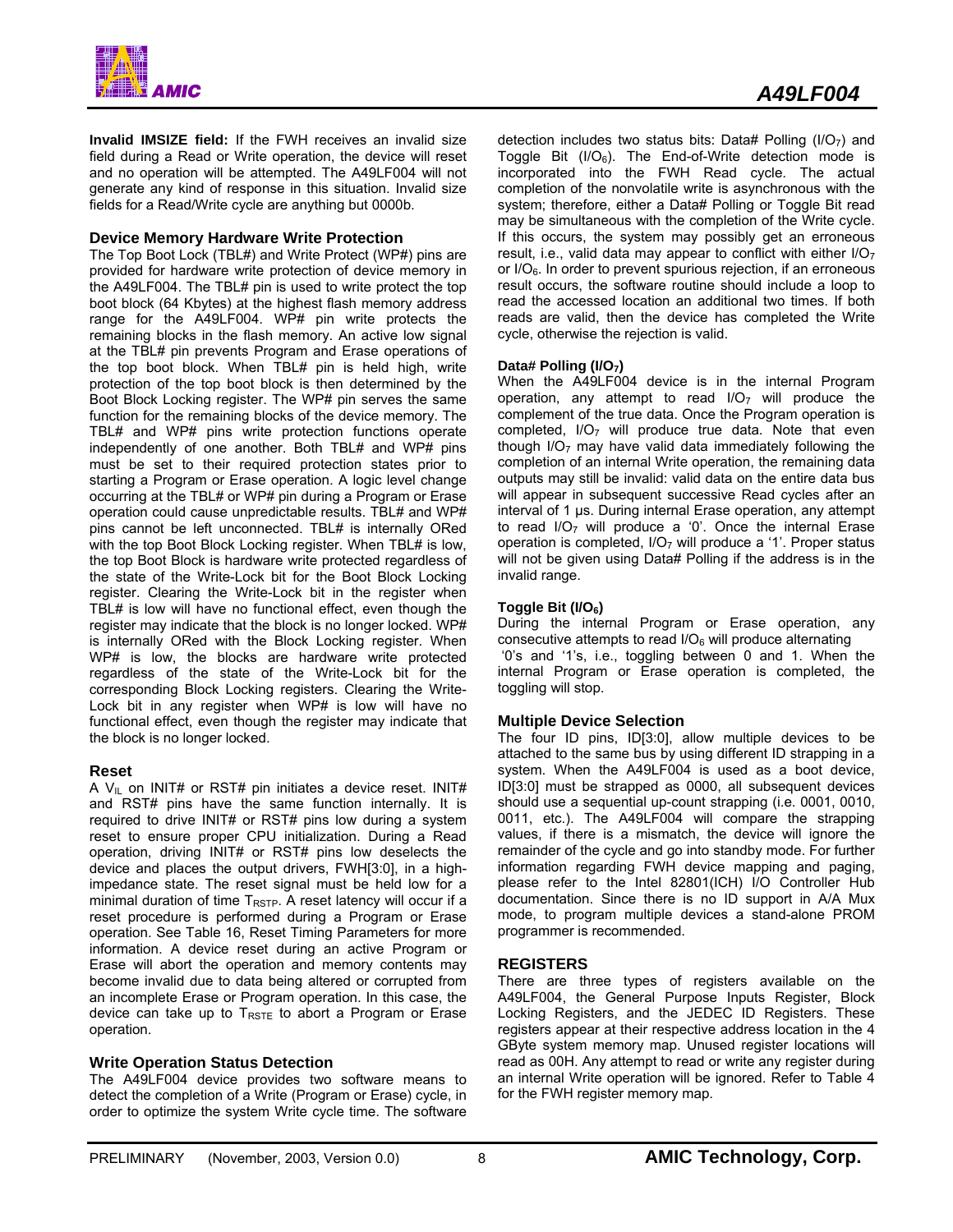| <b>Memory</b><br><b>Address</b> | <b>Mnemonic</b> | <b>Register Name</b>                      | <b>Default</b> | <b>Type</b> |
|---------------------------------|-----------------|-------------------------------------------|----------------|-------------|
| FFBF0002h                       | T BLOCK LK      | Top Block Lock Register (Block 7)         | 01h            | R/W         |
| FFBE0002h                       | T MINUS01 LK    | Top Block [-1] Lock Register (Block 6)    | 01h            | R/W         |
| FFBD0002h                       | T MINUS02 LK    | Top Block [-2] Lock Register (Block 5)    | 01h            | R/W         |
| FFBC0002h                       | T MINUS03 LK    | Top Block [-3] Lock Register (Block 4)    | 01h            | R/W         |
| FFBB0002h                       | T MINUS04 LK    | Top Block [-4] Lock Register (Block 3)    | 01h            | R/W         |
| FFBA0002h                       | T MINUS05 LK    | Top Block [-5] Lock Register (Block 2)    | 01h            | R/W         |
| FFB90002h                       | T MINUS06 LK    | Top Block [-6] Lock Register (Block 1)    | 01h            | R/W         |
| FFB80002h                       | T MINUS07 LK    | Top Block [-7] Lock Register (Block 0)    | 01h            | R/W         |
| FFBC0100h                       | FGPI REG        | <b>FWH General Purpose Input Register</b> | N/A            | R           |
| FFBC0000h                       | MANUF_REG       | Manufacturer ID Register                  | 37h            | R.          |
| FFBC0001h                       | DEV REG         | Device ID Register                        | 95h            | R           |
| FFBC0003h                       | CONT REG        | Continuation ID Register                  | 7Fh            | R           |

#### Table 4: FWH Register Memory Map

#### **General Purpose Inputs Register**

The GPI REG (General Purpose Inputs Register) passes the state of FGPI[4:0] pins at power-up on the A49LF004. It is recommended that the FGPI[4:0] pins are in the desired state before FWH4 is brought low for the beginning of the bus cycle, and remain in that state until the end of the cycle. There is no default value since this is a pass-through register. The GPI register for the boot device appears at FFBC0100H in the 4 GByte system memory map, and will appear elsewhere if the device is not the boot device. Register is not available for read when the device is in Erase/Program operation. See Table 5 for the GPI\_REG bits and function.

| <b>Bit</b>     | <b>Bit</b>  | <b>Function</b> | <b>Pin Number</b> |    |
|----------------|-------------|-----------------|-------------------|----|
|                | <b>Name</b> |                 | 32-PLCC 32-TSOP   |    |
| 7:5            |             | Reserved        |                   |    |
| 4              | FGPI[4]     | GPI REG Bit 4   | 30                | 6  |
| 3              | FGPI[3]     | GPI REG Bit 3   | 3                 | 11 |
| $\overline{2}$ | FGPI[2]     | GPI REG Bit 2   |                   | 12 |
|                | FGPI[1]     | GPI REG Bit 1   | 5                 | 13 |
| n              | FGPI[0]     | GPI REG Bit 0   |                   | 14 |

|  |  |  | Table 5: General Purpose Inputs Register |
|--|--|--|------------------------------------------|

#### **Block Locking Registers**

A49LF004 provides software controlled lock protection through a set of Block Locking registers. The Block Locking Registers are read/write registers and it is accessible through standard addressable memory locations specified in Table 6. Unused register locations will read as 00H.

**Write-Lock.** The Write-Lock Bit determines whether the contents of the Block can be modified (using the Program or Erase Command). When the Write-Lock Bit is set to '1', the block is write protected; any operations that attempt to change the data in the block will fail and the Status Register will report the error. When the Write-Lock Bit is reset to '0', the block is not write protected through the Locking Register and may be modified unless write protected through some other means. If Top Block Lock, TBL#, is Low,  $V_{IL}$ , then the Top Block (Block 7) is write protected and cannot be modified.

Similarly, if Write Protect, WP#, is Low,  $V_{\parallel L}$ , then the Main Blocks (Blocks 0 to 6) are write protected and cannot be modified. After power-up or reset the Write-Lock Bit is always set to '1' (write protected).

**Read-Lock.** The Read-Lock bit determines whether the contents of the Block can be read (from Read mode). When the Read-Lock Bit is set to '1', the block is read protected; any operation that attempts to read the contents of the block will

read 00h instead. When the Read-Lock Bit is reset to '0', read

operations in the Block return the data programmed into the block as expected. After power-up or reset the Read-Lock Bit is always reset to '0' (not read protected).

**Lock-Down.** The Lock-Down Bit provides a mechanism for protecting software data from simple hacking and malicious attack. When the Lock-Down Bit is set to '1', further modification to the Write-Lock, Read-Lock and Lock-Down Bits cannot be performed. A reset or power-up is required before changes to these bits can be made. When the Lock-Down Bit is reset to '0', the Write-Lock, Read-Lock and Lock-Down Bits can be changed.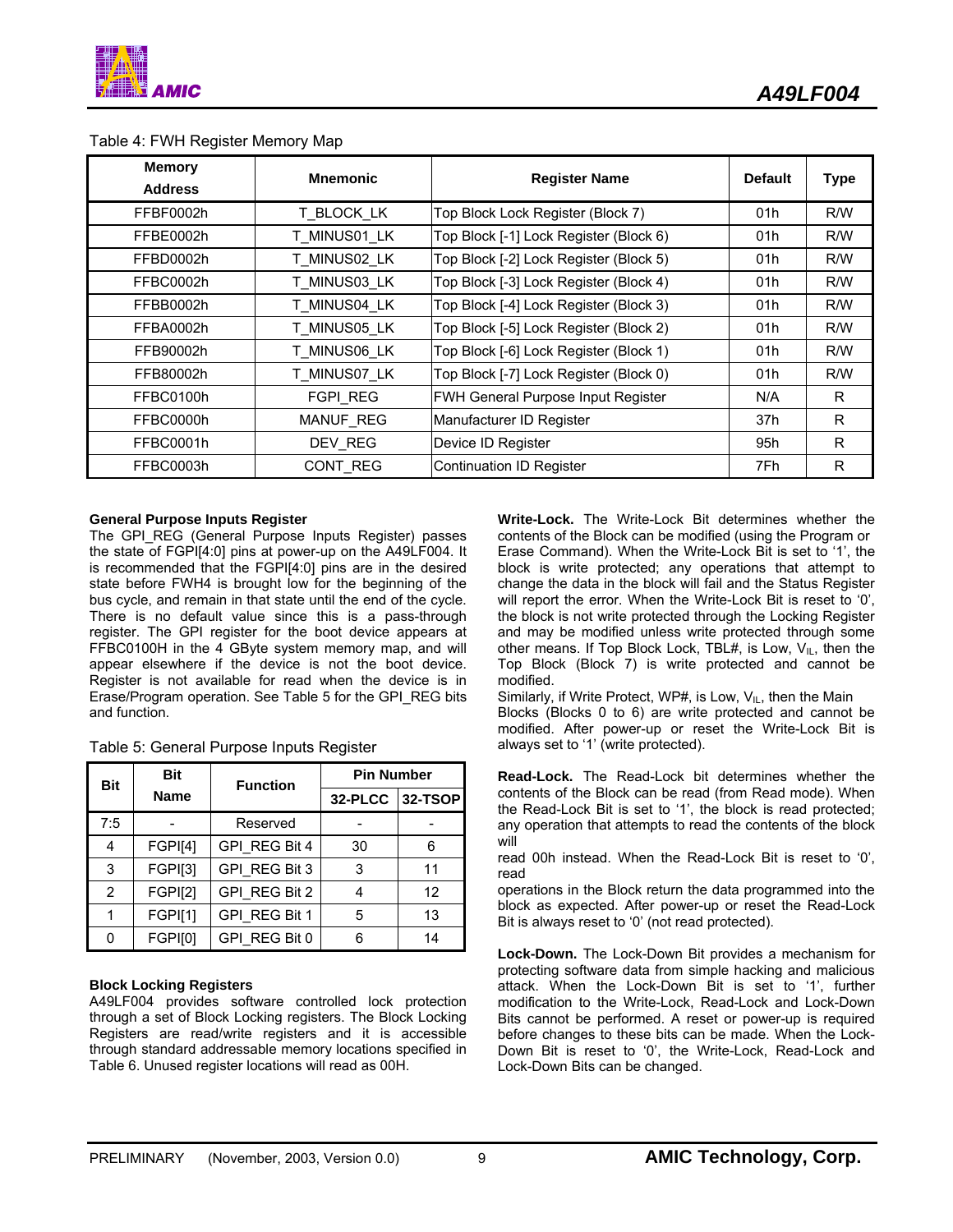

#### Table 6: Lock Register Bit Definition

| Data | <b>Reserved</b><br><b>Bit 7:3</b> | Read-Lock<br>Bit 2 | Lock-Down<br>Bit 1 | <b>Write-Lock</b><br>Bit 0 | <b>Function</b>                          |
|------|-----------------------------------|--------------------|--------------------|----------------------------|------------------------------------------|
| 00h  | 00000                             | 0                  | 0                  | 0                          | Full Access.                             |
| 01h  | 00000                             | 0                  | 0                  |                            | Write locked. Default state at power-up. |
| 02h  | 00000                             | 0                  |                    | 0                          | Locked open (full access locked down).   |
| 03h  | 00000                             | 0                  |                    |                            | Write-locked down.                       |
| 04h  | 00000                             |                    | 0                  | 0                          | <b>Read locked.</b>                      |
| 05h  | 00000                             |                    | 0                  |                            | Read and Write locked.                   |
| 06h  | 00000                             |                    |                    | 0                          | Read-locked down                         |
| 07h  | 00000                             |                    |                    |                            | <b>IRead- and Write-locked down</b>      |

| Data           | <b>Function</b>                                                                                                     |
|----------------|---------------------------------------------------------------------------------------------------------------------|
| 7:3            | <b>Reserved</b>                                                                                                     |
|                | <b>Read-Lock</b>                                                                                                    |
| $\overline{2}$ | $1$ = Prevents read operations in the block where set                                                               |
|                | $0 =$ Normal operation for reads in the block where clear. This is the default state.                               |
|                | Lock-Down                                                                                                           |
|                | 1 = Prevents further set or clear operations to the Write-Lock and Read-Lock bits. Lock-Down only can be set        |
|                | but not clear. The block will remain lock-down until reset (with RST# or INIT# being Low), or until the device      |
|                | is power-on reset.                                                                                                  |
|                | 0 = Normal operation for Write-Lock and Read-Lock bit altering in the block where clear. This is the default state. |
|                | <b>Write-Lock</b>                                                                                                   |
| 0              | 1 = Prevents program or erase operations in the block where set. This is the default state.                         |
|                | 0 = Normal operation for programming and erase in the block where clear.                                            |

### **ADDRESS/ADDRESS MULTIPLEXED (A/A MUX) MODE**

#### **Device Operation**

Commands are used to initiate the memory operation functions of the device. The data portion of the software command sequence is latched on the rising edge of WE#. During the software command sequence the row address is latched on the falling edge of R/C# and the column address is latched on the rising edge of R/C#. Refer to Table 7 and Table 8 for operation modes and the command sequence.

#### **Read**

The Read operation of the A49LF004 device is controlled by OE#. OE# is the output control and is used to gate data from the output pins. Refer to the Read cycle timing diagram, Figure 10 for further details.

#### **Reset**

A  $V_{IL}$  on RST# pin initiates a device reset.

#### **Byte-Program Operation**

The A49LF004 device is programmed on a byte-by-byte basis. Before programming, one must ensure that the block, in which the byte which is being programmed exists, is fully erased. The Byte-Program operation is initiated by executing a four-byte command load sequence for Software Data Protection with address and data in the last byte sequence. During the Byte-Program operation, the row address (A10- A0) is latched on the falling edge of R/C# and the column Address (A21-A11) is latched on the rising edge of R/C#. The data bus is latched in the rising edge of WE#. See Figure 11 for Program operation timing diagram, Figure 14 for timing waveforms, and Figure 19 for its flowchart. During the Program operation, the only valid reads are Data# Polling and Toggle Bit. During the internal Program operation, the host is free to perform additional tasks. Any commands written during the internal Program operation will be ignored.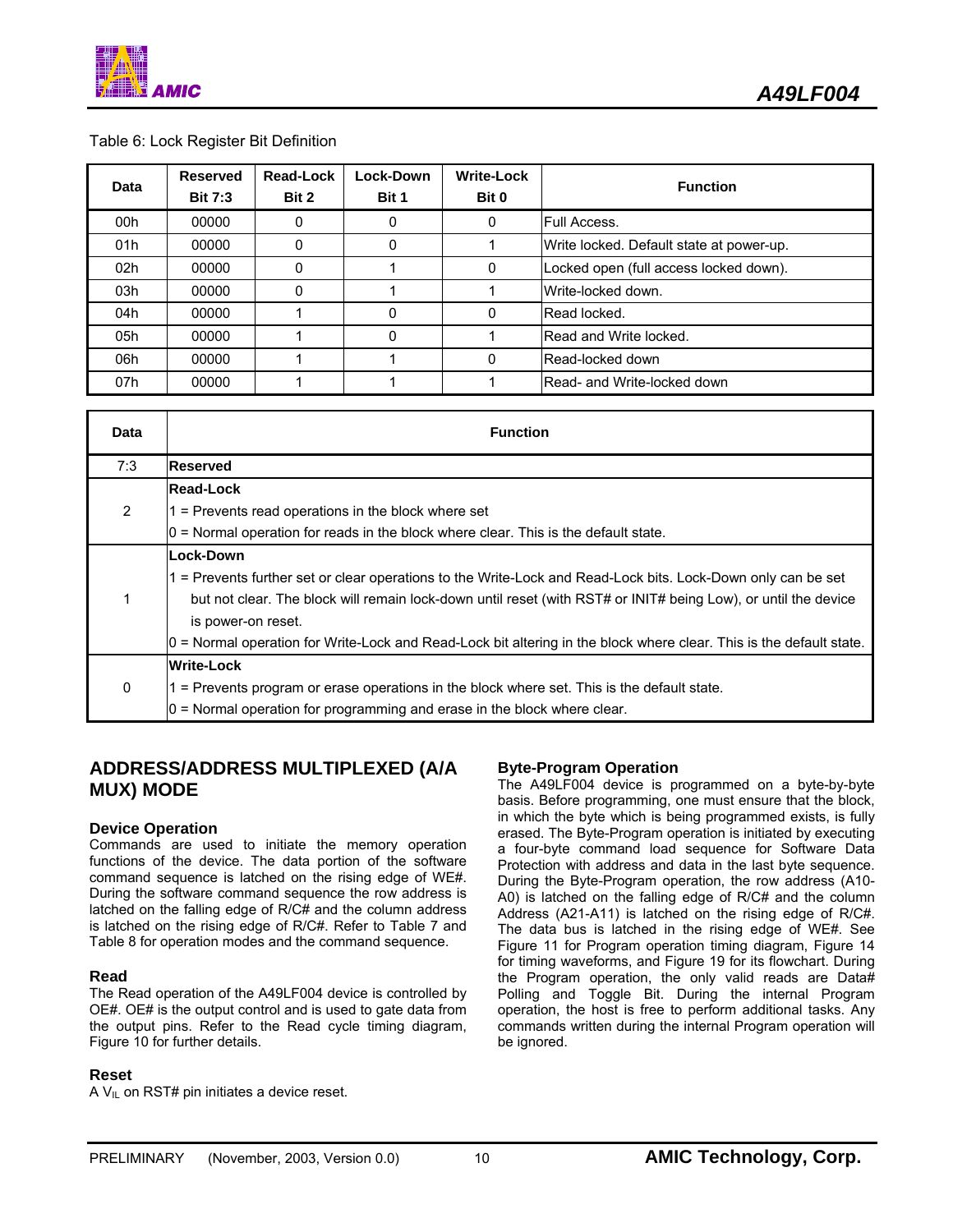| <b>Mode</b>            | RST#            | OE#             | WE#             | <b>Address</b>                                             | <b>VO</b>        |
|------------------------|-----------------|-----------------|-----------------|------------------------------------------------------------|------------------|
| Read                   | V <sub>IH</sub> | $V_{IL}$        | V <sub>IH</sub> | $A_{IN}$                                                   | $D_{\text{OUT}}$ |
| Write                  | V <sub>IH</sub> | V <sub>IH</sub> | $V_{IL}$        | $A_{IN}$                                                   | $D_{IN}$         |
| Standby                | V <sub>IH</sub> | V <sub>IH</sub> | V <sub>IH</sub> | X                                                          | High Z           |
| Output Disable         | Vıн             | Vıн             | X               | X                                                          | High Z           |
| Reset                  | $V_{IL}$        | X               | X               | X                                                          | High Z           |
|                        |                 |                 |                 | A21 – A2 = X, A1 = $V_{IL}$ , A0 = $V_{IL}$                | Manufacturer ID  |
| Product Identification | Vн              | VIL             | Vıн             | $A21 - A2 = X$ , $A1 = V_{IL}$ , $A0 = V_{IH}$             | Device ID        |
|                        |                 |                 |                 | $A21 - A2 = X$ . A1 = $V_{\text{H}}$ . A0 = $V_{\text{H}}$ | Continuation ID  |

#### Table 7: A/A Mux Mode Operation Selection

#### **Block-Erase Operation**

The Block-Erase Operation allows the system to erase the device in 64 KByte uniform block size for the A49LF004. The Block-Erase operation is initiated by executing a six-byte command load sequence for Software Data Protection with Block-Erase command (30H or 50H) and block address. The internal Block-Erase operation begins after the sixth WE# pulse. The End-of-Erase can be determined using either Data# Polling or Toggle Bit methods. See Figure 15 for timing waveforms. Any commands written during the Block- Erase operation will be ignored.

#### **Chip-Erase**

The A49LF004 device provides a Chip-Erase operation only in A/A Mux mode, which allows the user to erase the entire memory array to the '1's state. This is useful when the entire device must be quickly erased. The Chip-Erase operation is initiated by executing a six-byte Software Data Protection

command sequence with Chip-Erase command (10H) with address 5555H in the last byte sequence. The internal Erase operation begins with the rising edge of the sixth WE#. During the internal Erase operation, the only valid read is Toggle Bit or Data# Polling. See Table 8 for the command sequence, Figure 16 for timing diagram, and Figure 21 for the flowchart. Any commands written during the Chip-Erase operation will be ignored.

#### **Write Operation Status Detection**

The A49LF004 device provides two software means to detect the completion of a Write (Program or Erase) cycle, in

order to optimize the system Write cycle time. The software detection includes two status bits: Data# Polling (I/O7) and Toggle Bit ( $I/O<sub>6</sub>$ ). The End-of-Write detection mode is enabled after the rising edge of WE# which initiates the internal Program or Erase operation. The actual completion of the nonvolatile write is asynchronous with the system; therefore, either a Data# Polling or Toggle Bit read may be simultaneous with the completion of the Write cycle. If this occurs, the system may possibly get an erroneous result, i.e., valid data may appear to conflict with either  $I/O<sub>7</sub>$  or  $I/O<sub>6</sub>$ . In order to prevent spurious rejection, if an erroneous result occurs, the software routine should include a loop to read the accessed location an additional two times. If both reads are valid, then the device has completed the Write cycle, otherwise the rejection is valid.

#### Data# Polling (I/O<sub>7</sub>)

When the A49LF004 device is in the internal Program operation, any attempt to read  $I/O<sub>7</sub>$  will produce the complement of the true data. Once the Program operation is completed,  $I/O<sub>7</sub>$  will produce true data. Note that even though  $1/O<sub>7</sub>$  may have valid data immediately following the completion of an internal Write operation, the remaining data outputs may still be invalid: valid data on the entire data bus will appear in subsequent successive Read cycles after an interval of 1 µs. During internal Erase operation, any attempt to read  $1/O<sub>7</sub>$  will produce a '0'. Once the internal Erase operation is completed,  $I/O<sub>7</sub>$  will produce a '1'. The Data# Polling is valid after the rising edge of fourth WE# pulse for Program operation. For Block- or Chip-Erase, the Data# Polling is valid after the rising edge of sixth WE# pulse. See Figure 12 for Data# Polling timing diagram. Proper status will not be given using Data# Polling if the address is in the invalid range.

#### **Toggle Bit (I/O6)**

During the internal Program or Erase operation, any consecutive attempts to read  $IO<sub>6</sub>$  will produce alternating '0's and '1's, i.e., toggling between 0 and 1. When the internal Program or Erase operation is completed, the toggling will stop. The device is then ready for the next operation. The Toggle Bit is valid after the rising edge of fourth WE# pulse for Program operation. For Block- or Chip-Erase, the Toggle Bit is valid after the rising edge of sixth WE# pulse. See Figure 13 for Toggle Bit timing diagram.

#### **Data Protection**

The A49LF004 device provides both hardware and software features to protect nonvolatile data from inadvertent writes.

#### **Hardware Data Protection**

Noise/Glitch Protection: A WE# pulse of less than 5 ns will not initiate a Write cycle.

V<sub>DD</sub> Power Up/Down Detection: The Write operation is inhibited when  $V_{DD}$  is less than 1.5V.

Write Inhibit Mode: Forcing OE# low, WE# high will inhibit the Write operation. This prevents inadvertent writes during powerup or power-down.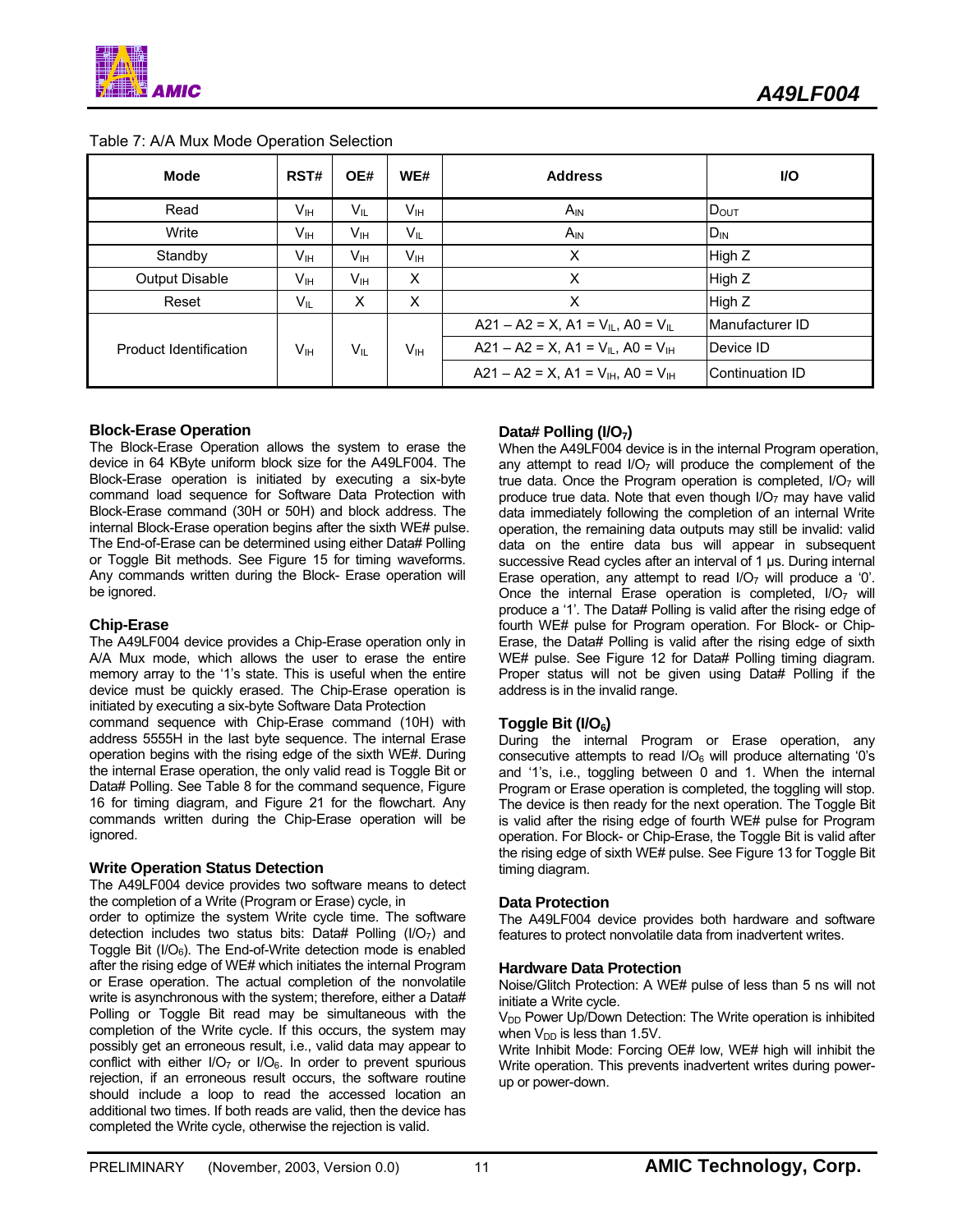

#### **Software Data Protection (SDP)**

The A49LF004 provides the JEDEC approved Software Data Protection scheme for all data alteration operation, i.e., Program and Erase. Any Program operation requires the inclusion of a series of three-byte sequences. The three-byte load sequence is used to initiate the Program operation, providing optimal protection from inadvertent Write operations, e.g., during the system power-up or power-down. Any Erase operation requires the inclusion of a six-byte load sequence. The A49LF004 device is shipped with the Software Data Protection permanently enabled. See Table 8 for the specific software command codes. During SDP command sequence, invalid commands will abort the device to Read mode, within  $T_{RC}$ .

#### **Electrical Specifications**

The AC and DC specifications for the FWH Interface signals (FWH[3:0], CLK, FWH4, and RST#) as defined in Section 4.2.2 of the *PCI Local Bus Specification, Rev. 2.1*. Refer to Table 9 for the DC voltage and current specifications. Refer to the specifications on Table 10 to Table 19 for Clock, Read/Write, and Reset operations.

#### **Product Identification**

The product identification mode identifies the Manufacturer ID, Continuation ID, and Device ID of the A49LF004. See Table 7 for detail information.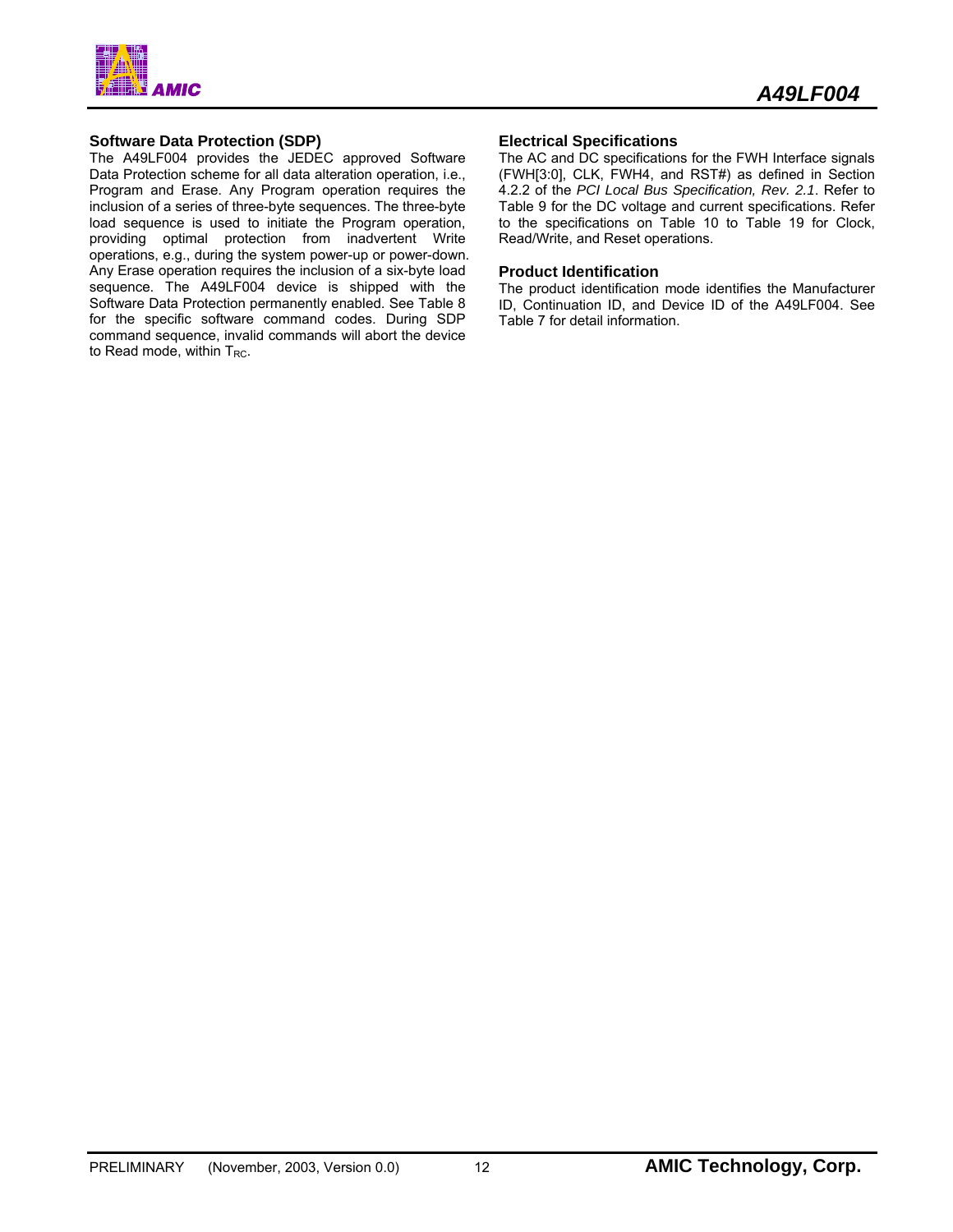

#### Figure 3: System Memory Map and Device Memory Map for A49LF004

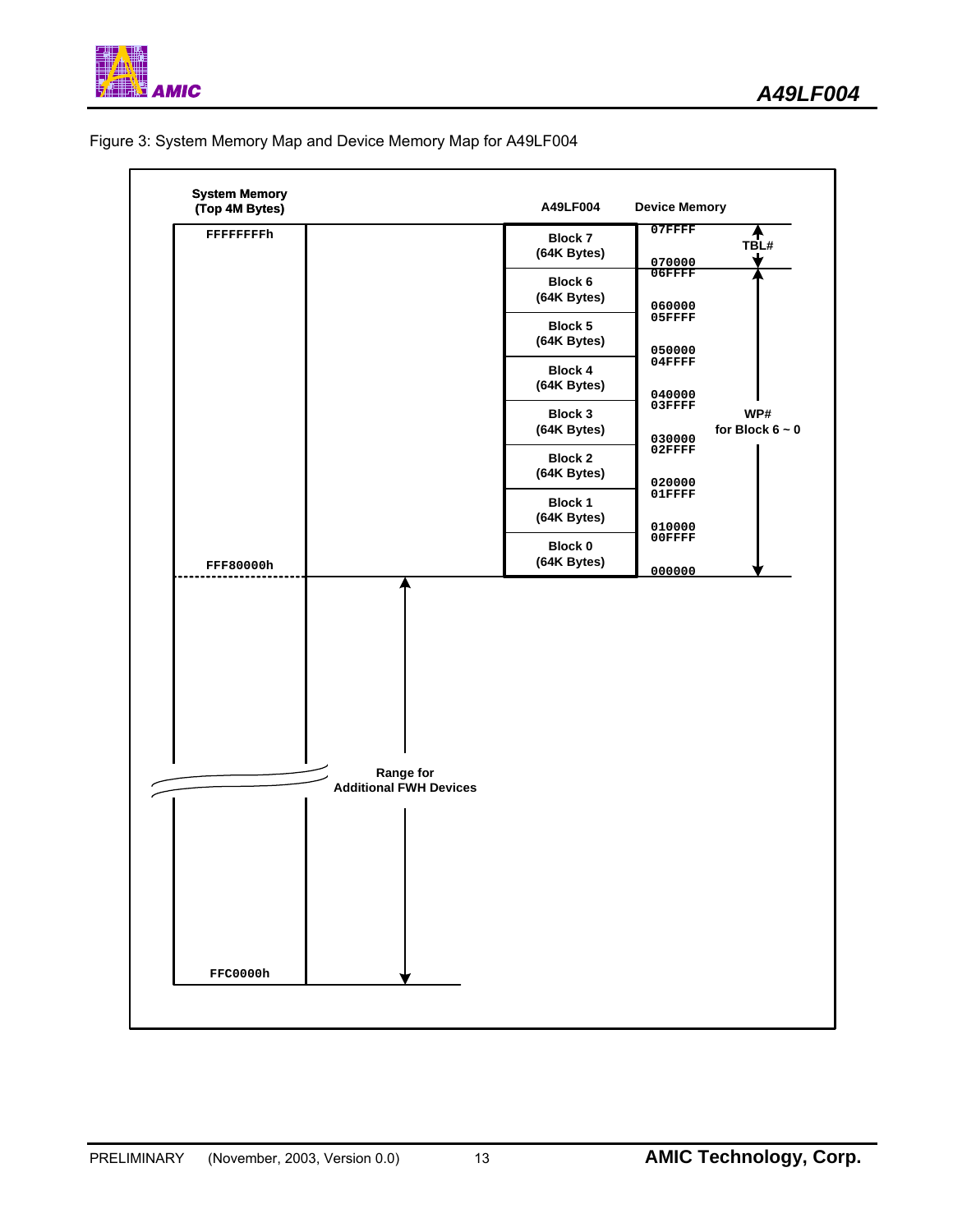| Command                        | <b>Bus</b><br><b>Cycles</b> | $1st$ Cycle <sup>(1)</sup> |                  | 2 <sup>nd</sup> Cycle |      | 3rd Cycle |            | 4 <sup>th</sup> Cycle |                   | 5 <sup>th</sup> Cycle |      | 6 <sup>th</sup> Cycle |            |
|--------------------------------|-----------------------------|----------------------------|------------------|-----------------------|------|-----------|------------|-----------------------|-------------------|-----------------------|------|-----------------------|------------|
|                                |                             | Add $r^{(2)}$              | Data             | Addr                  | Data | Addr      | Data       | Addr                  | Data              | Addr                  | Data | Addr                  | Data       |
| <b>Block Erase</b>             | 6                           | 5555H                      | AAH              | 2AAAH                 | 55H  | 5555H     | 80H        | 5555H                 | AAH               | 2AAAH                 | 55H  | BA <sup>(4)</sup>     | 30H/50H(5) |
| Chip Erase <sup>(3)</sup>      | 6                           | 5555H                      | AAH              | 2AAAH                 | 55H  | 5555H     | 80H        | 5555H                 | AAH               | 2AAAH                 | 55H  | 5555H                 | 10H        |
| <b>Byte Program</b>            | 4                           | 5555H                      | AAH              | 2AAAH                 | 55H  | 5555H     | A0H        | $PA^{(6)}$            | PD <sup>(6)</sup> |                       |      |                       |            |
| <b>Product ID Entry</b>        | 3                           | 5555H                      | AAH              | 2AAAH                 | 55H  | 5555H     | 90H        |                       |                   |                       |      |                       |            |
| Product ID Exit <sup>(7)</sup> |                             | <b>XXXX</b>                | F <sub>0</sub> H |                       |      |           |            |                       |                   |                       |      |                       |            |
| Product ID Exit <sup>(7)</sup> | 3                           | 5555H                      | AAH              | 2AAAH                 | 55H  | 5555H     | <b>F0H</b> |                       |                   |                       |      |                       |            |

#### Table 8: Software Data Protection Command Definition

Notes:

1. FWH Mode uses consecutive Write cycles to complete a command sequence; A/A Mux Mode uses consecutive bus cycles to complete a command sequence.

2. Addresses A14 – A0 are used for SDP command decoding; A21 – A15 can be V<sub>IL</sub> or V<sub>IH</sub> but no other value for the command sequence in A/A Mux Mode.

3. Chip erase is available in A/A Mux Mode only.

4. BA: Block Erase Address.

5. Either 30H or 50H are acceptable for Block Erase.

6. PA: Program Byte Address; PD: Byte data to be programmed.

7. Both Product ID Exit commands are equivalent.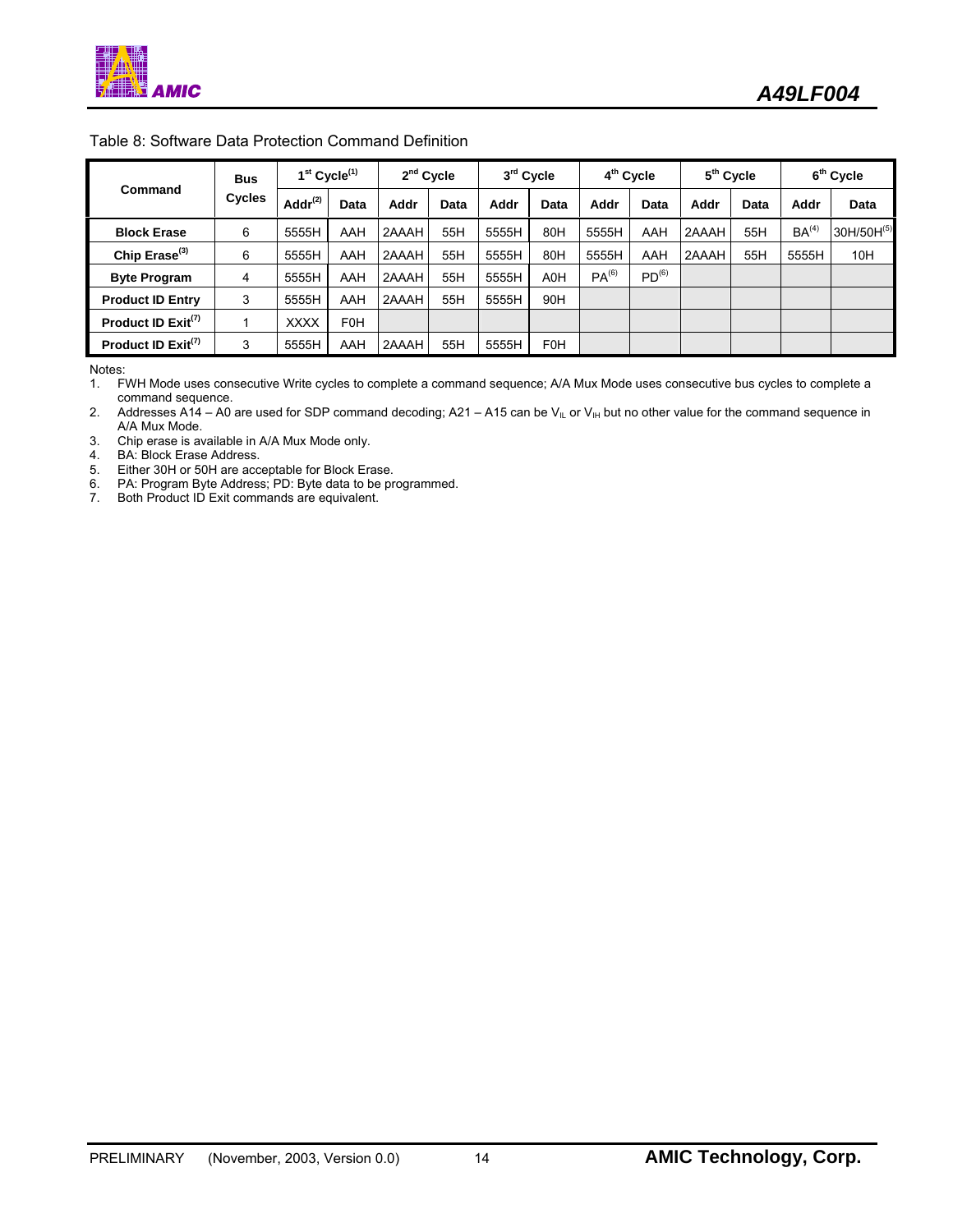

| Range      | <b>Ambient Temperature</b>        | VDD          |
|------------|-----------------------------------|--------------|
| Commercial | $0^{\circ}$ C to +85 $^{\circ}$ C | $3.0 - 3.6V$ |

#### **Operating Range AC Conditions of Test**

#### Table 9: DC Operating Characteristics (All Interfaces)

| <b>Parameter</b><br>Symbol |                                                         | Limits             |                    |              | <b>Test Conditions</b>                                                                                                           |  |
|----------------------------|---------------------------------------------------------|--------------------|--------------------|--------------|----------------------------------------------------------------------------------------------------------------------------------|--|
|                            |                                                         | <b>Min</b>         | Max                | <b>Units</b> |                                                                                                                                  |  |
|                            | Active V <sub>pp</sub> Current:<br>Read                 |                    | 12                 | mA           | Address Input= $V_{IL}/V_{IH}$ , at F=1/T <sub>RC</sub> Min, $V_{DD} = V_{DD}$ Max(A/A Mux<br>Mode)                              |  |
| <b>I</b> <sub>DD</sub>     | Active V <sub>DD</sub> Current:<br>Write <sup>(1)</sup> |                    | 24                 | <b>mA</b>    | OE#= $V_{H}$ , WE#= $V_{H}$                                                                                                      |  |
| $I_{SB}$                   | Standby V <sub>DD</sub> Current<br>(FWH Mode)           |                    | 100                | μA           | FWH4=0.9V <sub>DD</sub> ,f=33MHz,V <sub>DD</sub> =V <sub>DD</sub> Max, All other inputs $\geq 0.9V_{DD}$<br>or $\leq 0.1 V_{DD}$ |  |
| $I_{\rm RY}^{(2)}$         | Ready Mode V <sub>DD</sub> Current<br>(FWH Mode)        |                    | 10                 | <b>mA</b>    | FWH4= $V_{IL}$ , f=33MHz, $V_{DD}$ = $V_{DD}$ Max, All other inputs $\geq 0.9V_{DD}$ or<br>$\leq 0.1 V_{DD}$                     |  |
| Ч.                         | Input Current for IC and<br>ID[3:0] Pins                |                    | 100                | μA           | V <sub>IN</sub> =GND to V <sub>DD</sub> , V <sub>DD</sub> =V <sub>DD</sub> Max                                                   |  |
| Ιu,                        | Input Leakage Current                                   |                    | 1                  | μA           | $V_{IN}$ =GND to $V_{DD}$ , $V_{DD}$ = $V_{DD}$ Max                                                                              |  |
| I <sub>LO</sub>            | Output Leakage Current                                  |                    | 1                  | μA           | $V_{\text{OUT}}$ =GND to $V_{\text{DD}}$ , $V_{\text{DD}}=V_{\text{DD}}$ Max                                                     |  |
| $V_{\text{IHI}}^{(3)}$     | <b>INIT# Input High Voltage</b>                         | 1.0                | $V_{DD}$ +0.5      | $\vee$       | $V_{DD} = V_{DD}$ Max                                                                                                            |  |
| $V_{\text{ILI}}^{(3)}$     | <b>INIT# Input Low Voltage</b>                          | $-0.5$             | 0.4                | V            | $V_{DD} = V_{DD}$ Min                                                                                                            |  |
| V <sub>IH</sub>            | Input High Voltage                                      | 0.5V <sub>DD</sub> | $V_{DD}$ +0.5      | $\vee$       | $V_{DD} = V_{DD}$ Max                                                                                                            |  |
| V <sub>IL</sub>            | Input Low Voltage                                       | $-0.5$             | 0.3V <sub>DD</sub> | V            | $V_{DD} = V_{DD}$ Min                                                                                                            |  |
| $V_{OL}$                   | <b>Output Low Voltage</b>                               |                    | 0.1V <sub>DD</sub> | V            | IOL=1500 $\mu$ A, V <sub>DD</sub> =V <sub>DD</sub> Min                                                                           |  |
| $\mathsf{V}_{\mathsf{OH}}$ | Output High Voltage                                     | $0.9V_{DD}$        |                    | $\vee$       | IOH=-500 $\mu$ A, V <sub>pp</sub> =V <sub>pp</sub> Min                                                                           |  |

#### Notes:

1.  $I_{DD}$  active while Erase or Program is in progress.<br>2. The device is in Ready Mode when no activity is

The device is in Ready Mode when no activity is on the FWH bus.

3. Do not violate processor or chipset specification regarding INIT# voltage.

#### Table 10: Recommended System Power-Up Timings

| Symbol              | Parameter                   | Min | Units |
|---------------------|-----------------------------|-----|-------|
| (1)<br>PU-READ      | Power-up to Read Operation  | 100 | us    |
| (1)<br>$I$ PU-WRITE | Power-up to Write Operation | 100 | μS    |

Notes:

1. This parameter is measured only for initial qualification and after a design or process change that could affect this parameter.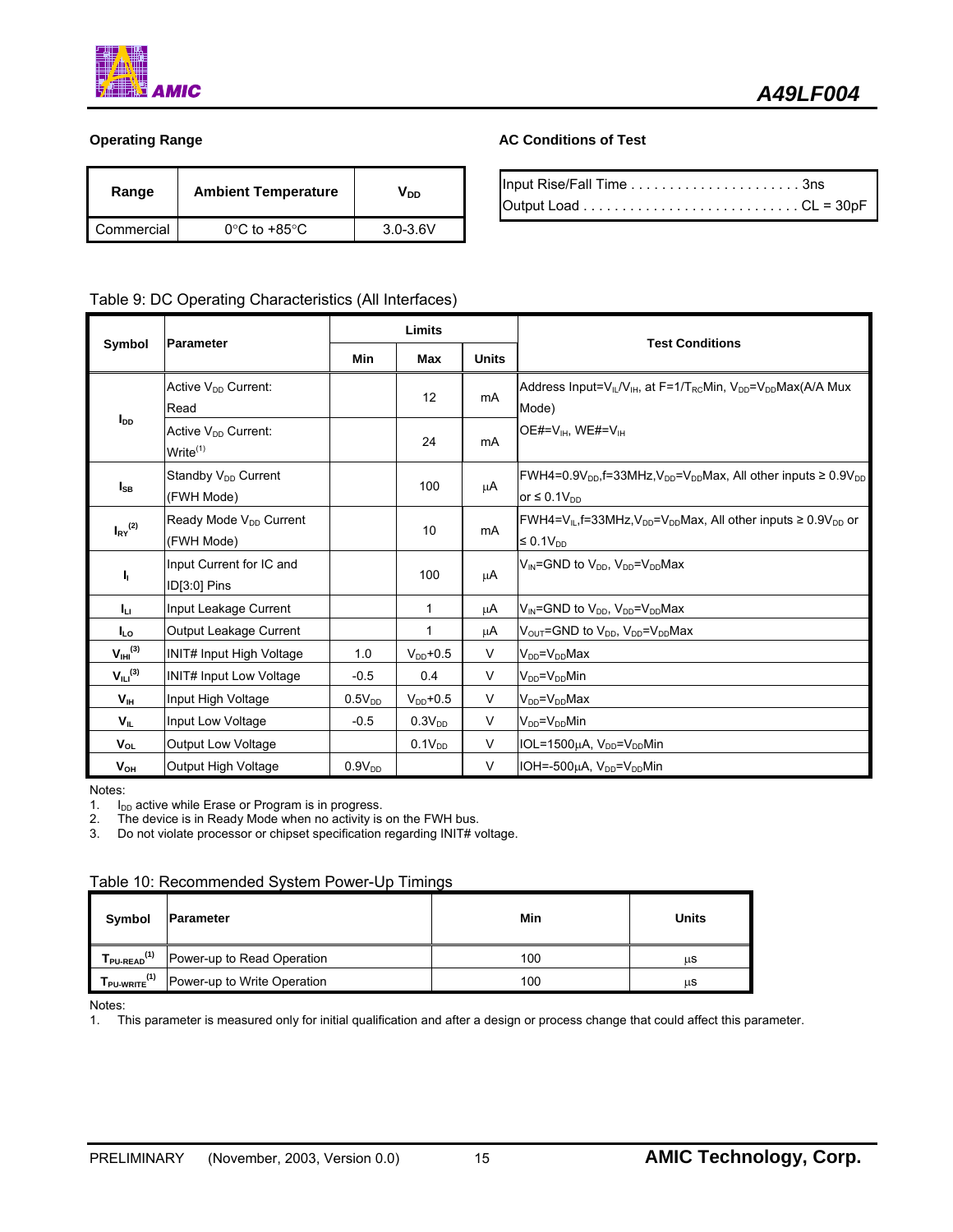| Table 11: Pin Impedance ( $V_{DD}$ =3.3V, Ta=25°C, f=1MHz, other pins open) |
|-----------------------------------------------------------------------------|
|-----------------------------------------------------------------------------|

| <b>Parameter</b>        | <b>Description</b>  | <b>Test Condition</b> | Max              |
|-------------------------|---------------------|-----------------------|------------------|
| $C_{VO}$ <sup>(1)</sup> | I/O Pin Capacitance | $V_{UQ} = 0V$         | 12pF             |
| $C_{\text{IN}}^{(1)}$   | Input Capacitance   | $V_{IN} = 0V$         | 12pF             |
| $-$ PIN $(2)$           | Pin Inductance      |                       | 20 <sub>nH</sub> |

Notes:

1. This parameter is measured only for initial qualification and after a design or process change that could affect this parameter.

Refer to PCI specifications.

#### Table 12: Clock Timing Parameters

| Symbol                       | lParameter                   | Min | Max | <b>Units</b> |
|------------------------------|------------------------------|-----|-----|--------------|
| $\mathsf{T}_{\texttt{CYC}}$  | <b>CLK Cycle Time</b>        | 30  |     | ns           |
| $\mathsf{T}_{\mathsf{HIGH}}$ | <b>CLK High Time</b>         | 11  |     | ns           |
| $\mathsf{T}_{\mathsf{LOW}}$  | <b>CLK Low Time</b>          | 11  |     | ns           |
|                              | CLK Slew Rate (peak-to-peak) |     | 4   | $V$ /ns      |

#### Figure 4: CLK Waveform



### Table 13: FWH Mode Read/Write Cycle Timing Parameters, V<sub>DD</sub>=3.0-3.6V

| Symbol                     | <b>IParameter</b>                              | Min | Max | Units |
|----------------------------|------------------------------------------------|-----|-----|-------|
| $\mathsf{T}_{\mathsf{SU}}$ | Input Set Up Time to CLK Rising                |     |     | ns    |
| Т <sub>рн</sub>            | CLK Rising to Data Hold Time                   |     |     | ns    |
| <b>T</b> <sub>VAL</sub>    | CLK Rising to Data Valid                       |     | 11  | ns    |
| Том                        | CLK Rising to Active (Float to Active Delay)   | 2   |     | ns    |
| $\Gamma_{\text{OFF}}$      | CLK Rising to Inactive (Active to Float Delay) |     | 28  | ns    |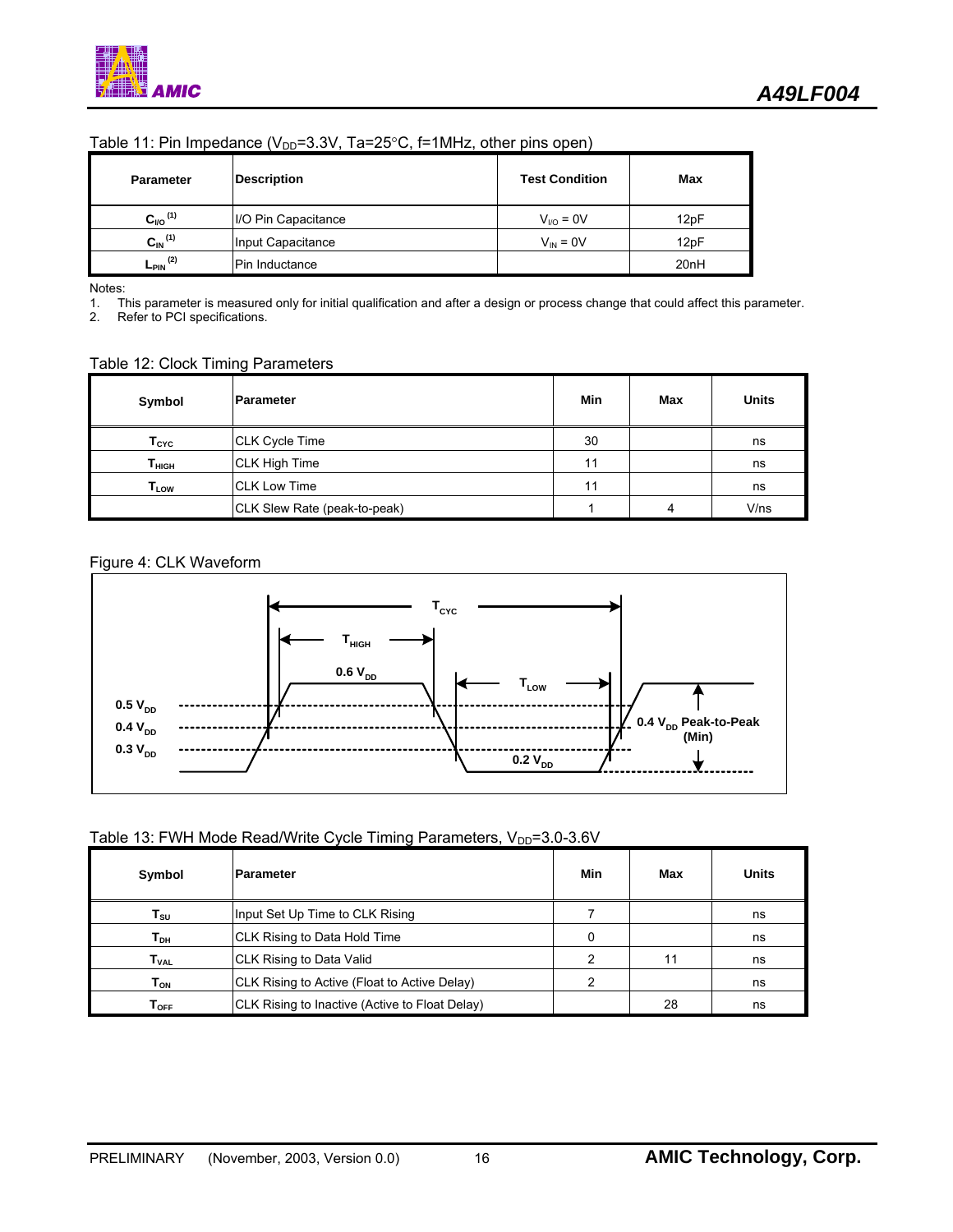

| Table 14: FWH Mode Interface Measurement Condition Parameters |  |
|---------------------------------------------------------------|--|
|                                                               |  |
|                                                               |  |

| <b>Symbol</b>           | Value               | <b>Units</b> |
|-------------------------|---------------------|--------------|
| V <sub>TH</sub>         | $0.6 V_{DD}$        | V            |
| <b>VTL</b>              | $0.2 V_{DD}$        |              |
| V <sub>TEST</sub>       | 0.4 V <sub>DD</sub> |              |
| <b>V</b> <sub>MAX</sub> | $0.4 V_{DD}$        | V            |
| Input Signal Edge Rate  | 1V/ns               |              |

Figure 5: Input Timing Parameters



### Figure 6: Output Timing Parameters

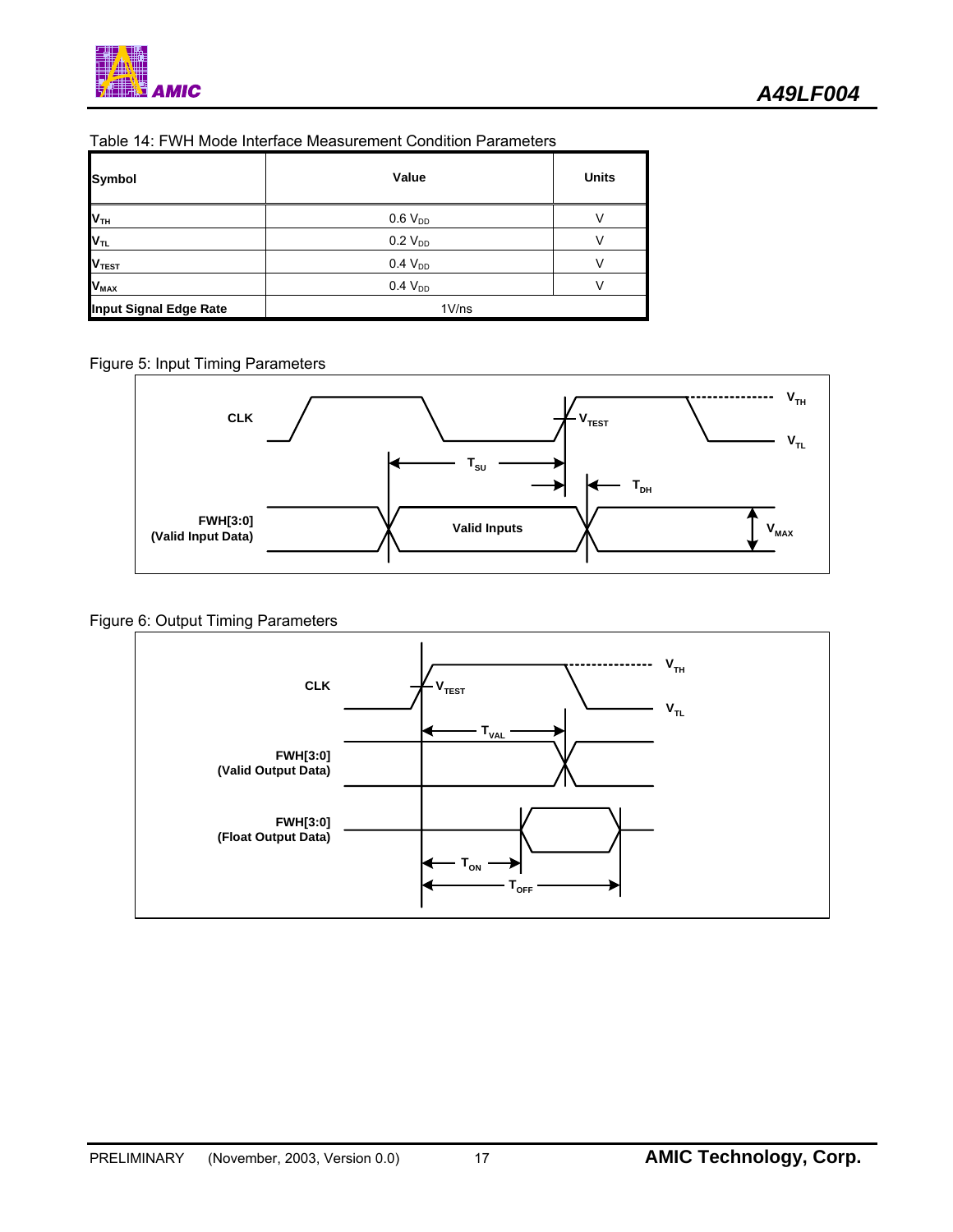| Symbol        | <b>Parameter</b>             | <b>Test Conditions</b>                       | Min                           | Max            | <b>Units</b> |
|---------------|------------------------------|----------------------------------------------|-------------------------------|----------------|--------------|
|               |                              | $0 < V_{\text{OUT}} \leq 0.3 V_{\text{DD}}$  | $-12$ $V_{DD}$                |                | mA           |
| $I_{OH}$ (AC) | Switching Current High       | $0.3V_{DD}$ < $V_{OUT}$ ≤ $0.9V_{DD}$        | $-17.1(V_{DD}-V_{OUT})$       |                | mA           |
|               |                              | $0.7V_{DD}$ < $V_{OUT} \leq V_{DD}$          |                               | Equation C     | mA           |
|               | (Test Point)                 | $V_{\text{OUT}} = 0.7V_{\text{DD}}$          |                               | $-32$ $V_{DD}$ | <b>mA</b>    |
|               |                              | $V_{DD}$ > $V_{OUT}$ ≥ 0.6 $V_{DD}$          | 16V <sub>DD</sub>             |                | mA           |
| $I_{OL}$ (AC) | Switching Current Low        | $0.6V_{DD}$ > $V_{OUT}$ > 0.1V <sub>DD</sub> | $26.7V_{OUT}$                 |                | mA           |
|               |                              | $0.18V_{DD}$ > $V_{OUT}$ > 0                 |                               | Equation D     | <b>mA</b>    |
|               | (Test Point)                 | $V_{\text{OUT}} = 0.18V_{\text{DD}}$         |                               | $38V_{DD}$     | mA           |
| $I_{CL}$      | Low Clamp Current            | $-3 < V_{\text{IN}} \le -1$                  | $-25+(V_{\text{IN}}+1)/0.015$ |                | mA           |
| $I_{CH}$      | <b>High Clamp Current</b>    | $V_{DD}+4 > V_{IN} > V_{DD}+1$               | $25+(V_{IN}-V_{DD}-1)/0.015$  |                | mA           |
| slewr         | <b>Output Rise Slew Rate</b> | $0.2VDD - 0.6VDD$ load                       |                               | 4              | V/ns         |
| slewf         | <b>Output Fall Slew Rate</b> | $0.6VDD - 0.2VDD$ load                       |                               | 4              | V/ns         |

#### Table 15: FWH Mode Interface AC Input/Output Characteristics

Notes:

1. See PCI specification.<br>2. PCI specification output

PCI specification output load is used.

### Table 16: FWH Mode Interface Reset Timing Parameters, V<sub>DD</sub>=3.0-3.6V

| Symbol                       | <b>Parameter</b>                                 | Min | Max | <b>Units</b> |
|------------------------------|--------------------------------------------------|-----|-----|--------------|
| $\mathsf{T}_{\textsf{PRST}}$ | $V_{DD}$ Stable to Reset Low                     |     |     | ms           |
| $\mathsf{T}_{\mathsf{KRST}}$ | <b>IClock Stable to Reset Low</b>                | 100 |     | $\mu$ S      |
| $T_{RSTP}$                   | <b>RST# Pulse Width</b>                          | 100 |     | ns           |
| $\mathsf{T}_{\mathsf{RSTF}}$ | <b>RST# Low to Output Float</b>                  |     | 48  | ns           |
| $T_{RST}^{(1)}$              | RST# High to FWH4 Low                            |     |     | $\mu$ S      |
| $T_{RSTE}$                   | <b>RST# Low to Reset During Erase or Program</b> |     | 10  | $\mu$ S      |
|                              | <b>IRST# or INIT# Slew Rate</b>                  | 50  |     | mV/ns        |

Notes:

1. There will be a latency of  $T_{RSTE}$  if a reset procedure is performed during a Program or Erase operation.

#### Figure 7: Reset Timing Diagram

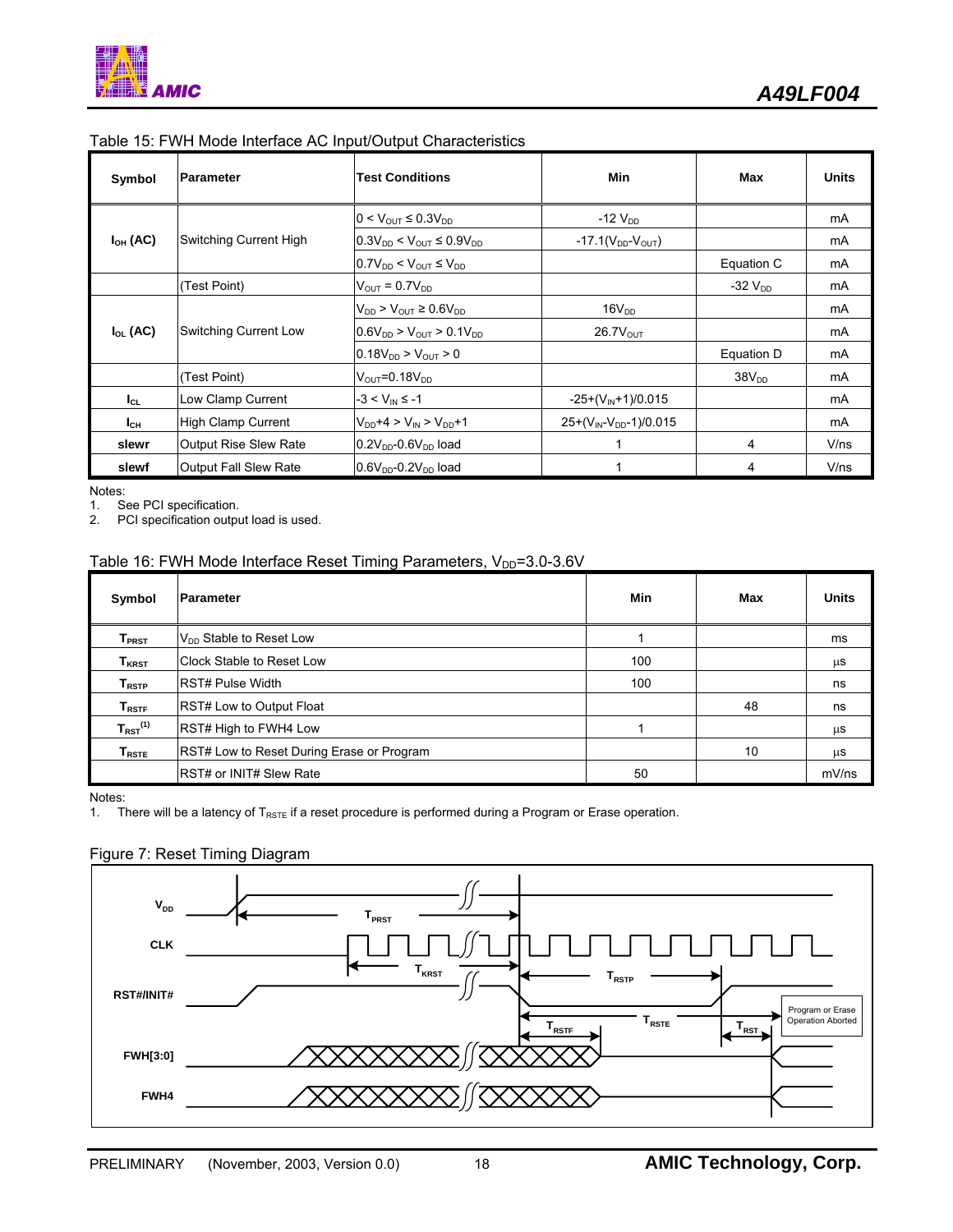





Figure 9: A/A Mux Mode Test Load Condition

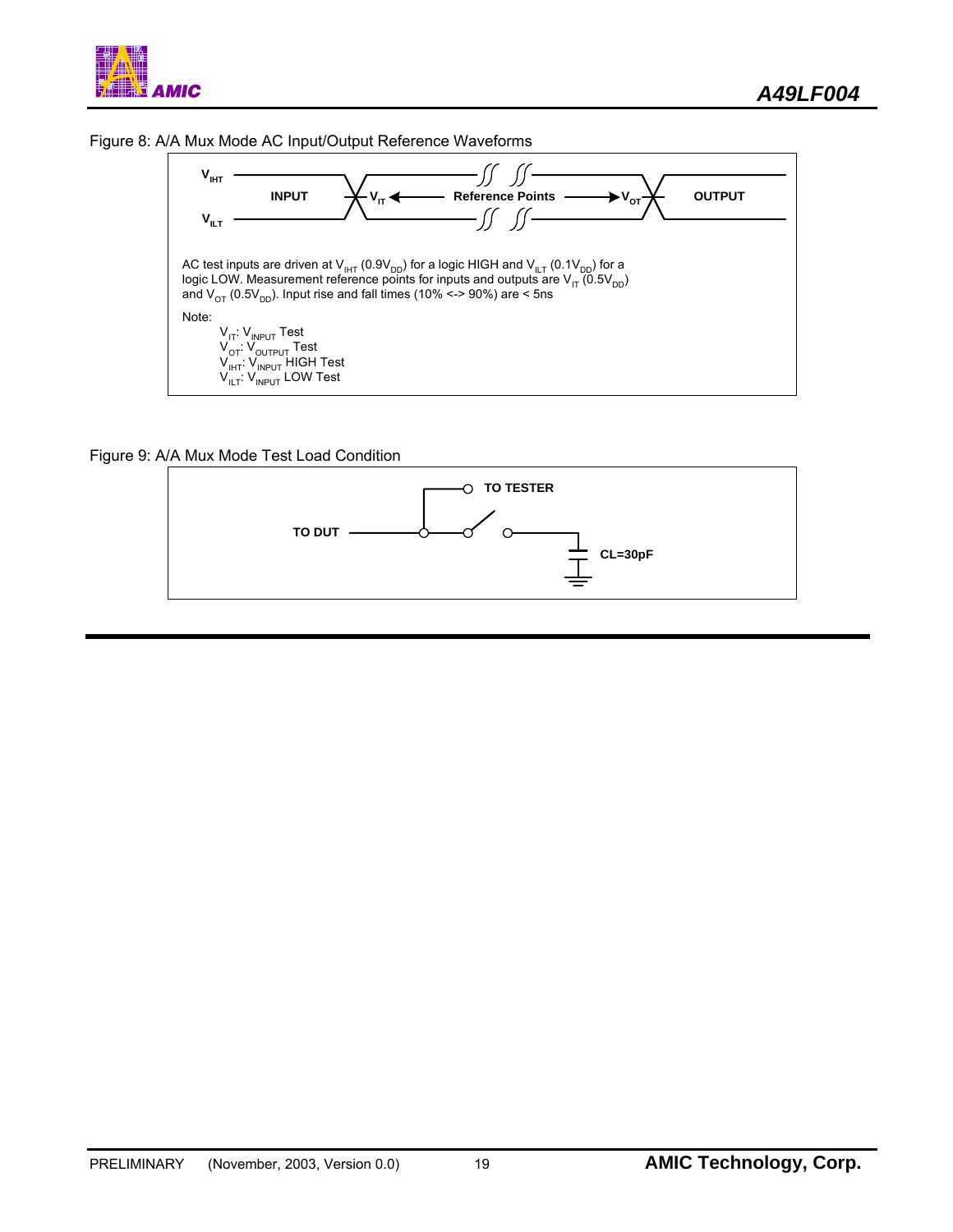### **A/A MUX MODE AC CHARACTERISTICS**

### Table 17: Read Cycle Timing Parameters  $V_{DD}$ =3.0-3.6V

| Symbol                  | <b>Parameter</b>                 | Min      | Max | <b>Units</b> |
|-------------------------|----------------------------------|----------|-----|--------------|
| <b>T<sub>RC</sub></b>   | Read Cycle Time                  | 270      |     | ns           |
| $T_{RST}$               | RST# High to Row Address Setup   |          |     | μS           |
| <b>TAS</b>              | R/C# Address Set-up Time         | 45       |     | ns           |
| <b>TAH</b>              | R/C# Address Hold Time           | 45       |     | ns           |
| <b>TAA</b>              | <b>Address Access Time</b>       |          | 120 | ns           |
| T <sub>OE</sub>         | <b>Output Enable Access Time</b> |          | 60  | ns           |
| <b>T</b> <sub>OLZ</sub> | OE# Low to Active Output         | $\Omega$ |     | ns           |
| <b>T</b> <sub>OHZ</sub> | OE# High to High-Z Output        |          | 35  | ns           |
| $T_{\text{OH}}$         | Output Hold from Address Change  | 0        |     | ns           |

### Table 18: Program/Erase Cycle Timing Parameters,  $V_{DD} = 3.0 - 3.6V$

| Symbol                  | Parameter                       | Min | Max | <b>Units</b> |
|-------------------------|---------------------------------|-----|-----|--------------|
| $T_{RST}$               | RST# High to Row Address Setup  | 1   |     | μS           |
| $T_{AS}$                | R/C# Address Setup Time         | 50  |     | ns           |
| $T_{AH}$                | R/C# Address Hold Time          | 50  |     | ns           |
| <b>TcwH</b>             | R/C# to Write Enable High Time  | 50  |     | ns           |
| T <sub>oes</sub>        | OE# High Setup Time             | 20  |     | ns           |
| $T_{OEH}$               | OE# High Hold Time              | 20  |     | ns           |
| <b>T</b> <sub>OEP</sub> | OE# to Data# Polling Delay      |     | 40  | ns           |
| T <sub>OET</sub>        | OE# to Toggle Bit Delay         |     | 40  | ns           |
| <b>T<sub>WP</sub></b>   | WE# Pulse Width                 | 100 |     | ns           |
| <b>TwpH</b>             | WE# Pulse Width High            | 100 |     | ns           |
| $T_{DS}$                | Data Setup Time                 | 50  |     | ns           |
| $T_{DH}$                | Data Hold Time                  | 5   |     | ns           |
| TIDA                    | Product ID Access and Exit Time |     | 150 | ns           |
| $T_{BP}$                | <b>Byte Programming Time</b>    |     | 300 | μS           |
| $T_{BE}$                | <b>Block Erase Time</b>         |     | 8   | s            |
| $T_{SCE}$               | Chip Erase Time                 |     | 10  | s            |

### Table 19: Reset Timing Parameters,  $V_{DD} = 3.0 - 3.6V$

| Symbol                       | <b>Parameter</b>                          | Min | Max | <b>Units</b> |
|------------------------------|-------------------------------------------|-----|-----|--------------|
| $\mathsf{T}_{\textsf{PRST}}$ | V <sub>DD</sub> Stable to Reset Low       |     |     | ms           |
| $\mathsf{T}_{\mathsf{RSTP}}$ | <b>IRST# Pulse Width</b>                  | 100 |     | ns           |
| ${\sf T}_{\sf RSTF}$         | <b>RST# Low to Output Float</b>           |     | 48  | ns           |
| $T_{RST}^{(1)}$              | RST# High to FWH4 Low                     |     |     | μS           |
| $T_{RSTE}$                   | RST# Low to Reset During Erase or Program |     | 10  | μS           |

1. There will be a reset latency of TRSTE if a reset procedure is performed during a Program or Erase operation.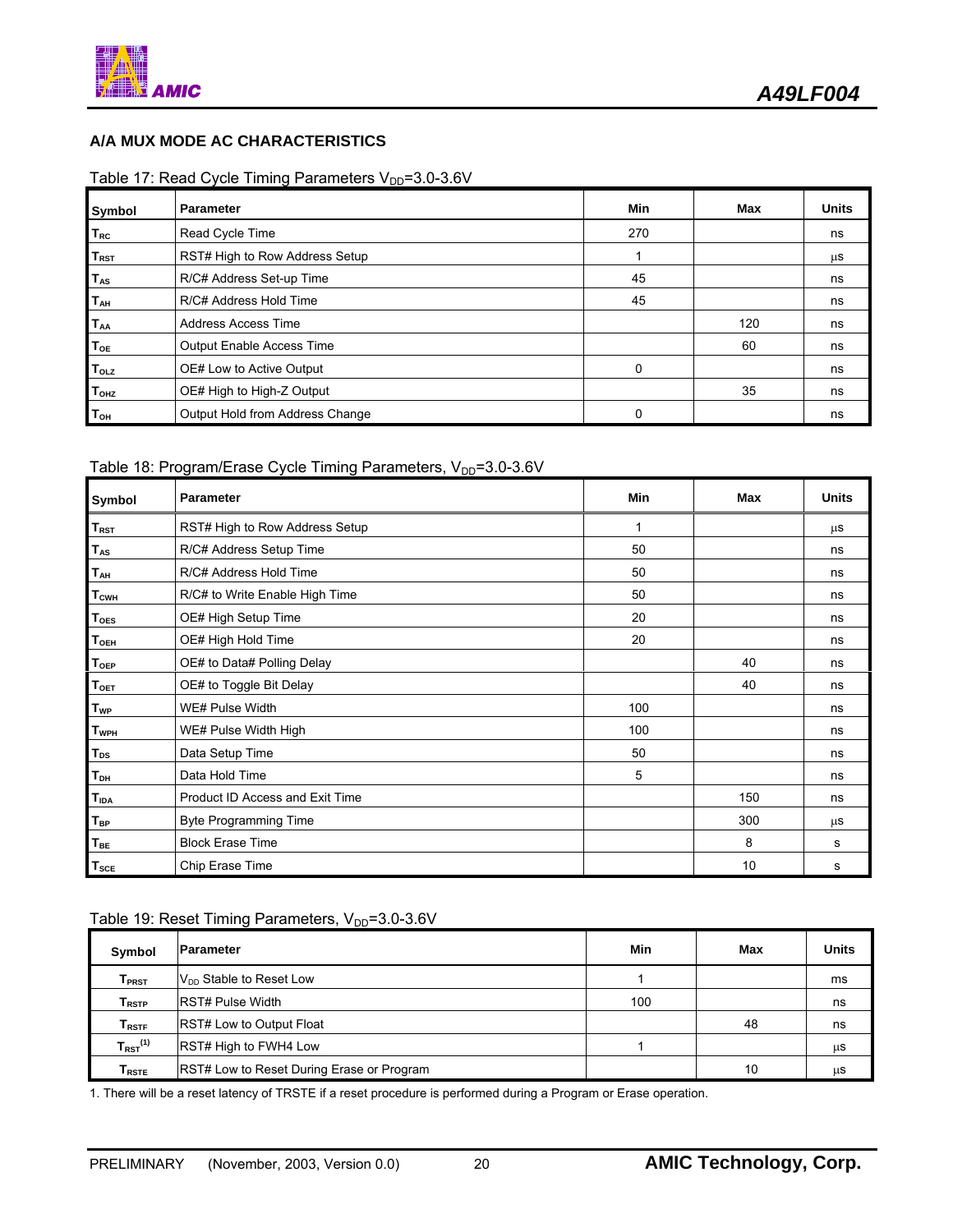







Figure 11: A/A Mux Mode Write Cycle Timing Diagram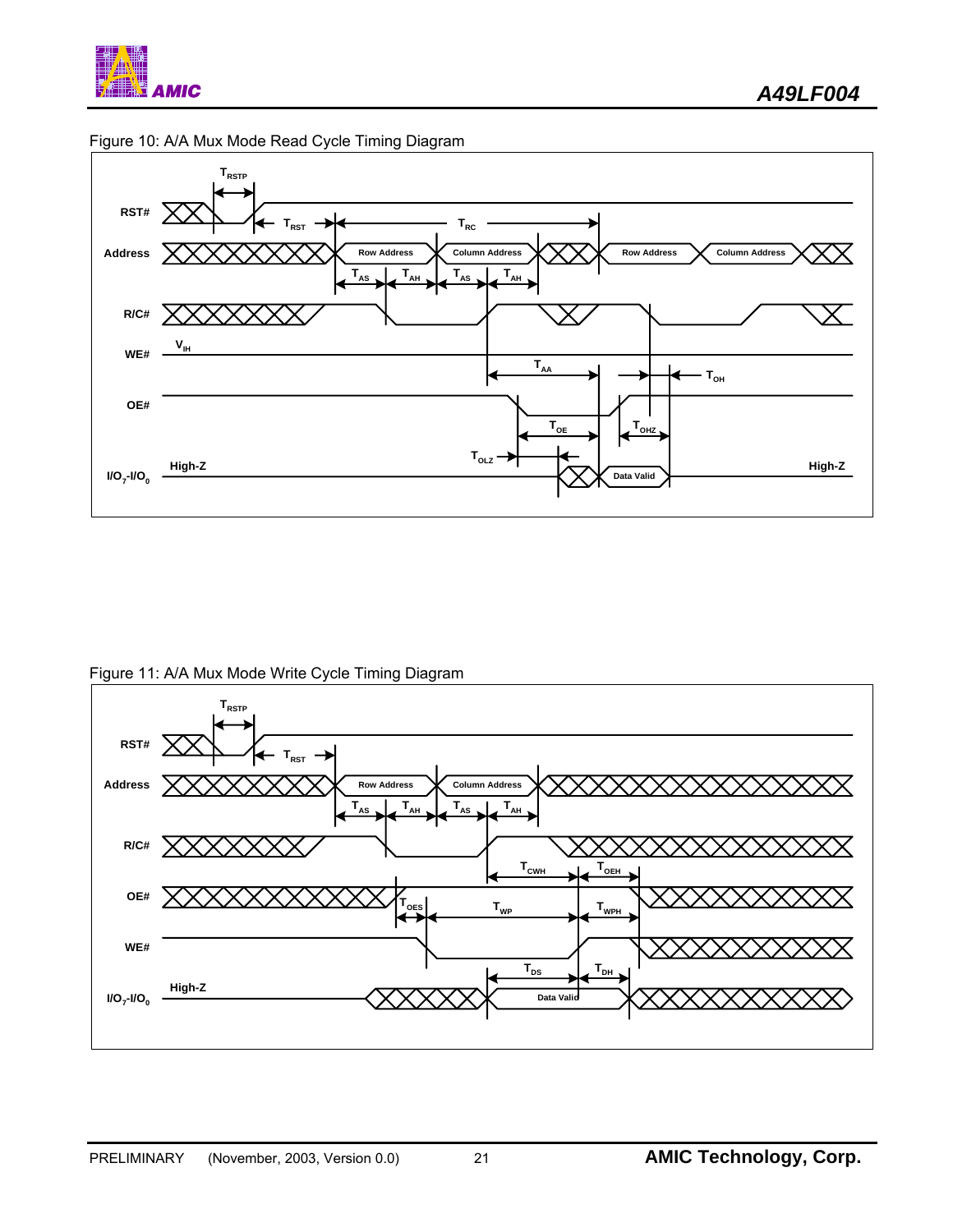





Figure 13: A/A Mux Mode Toggle Bit Timing Diagram

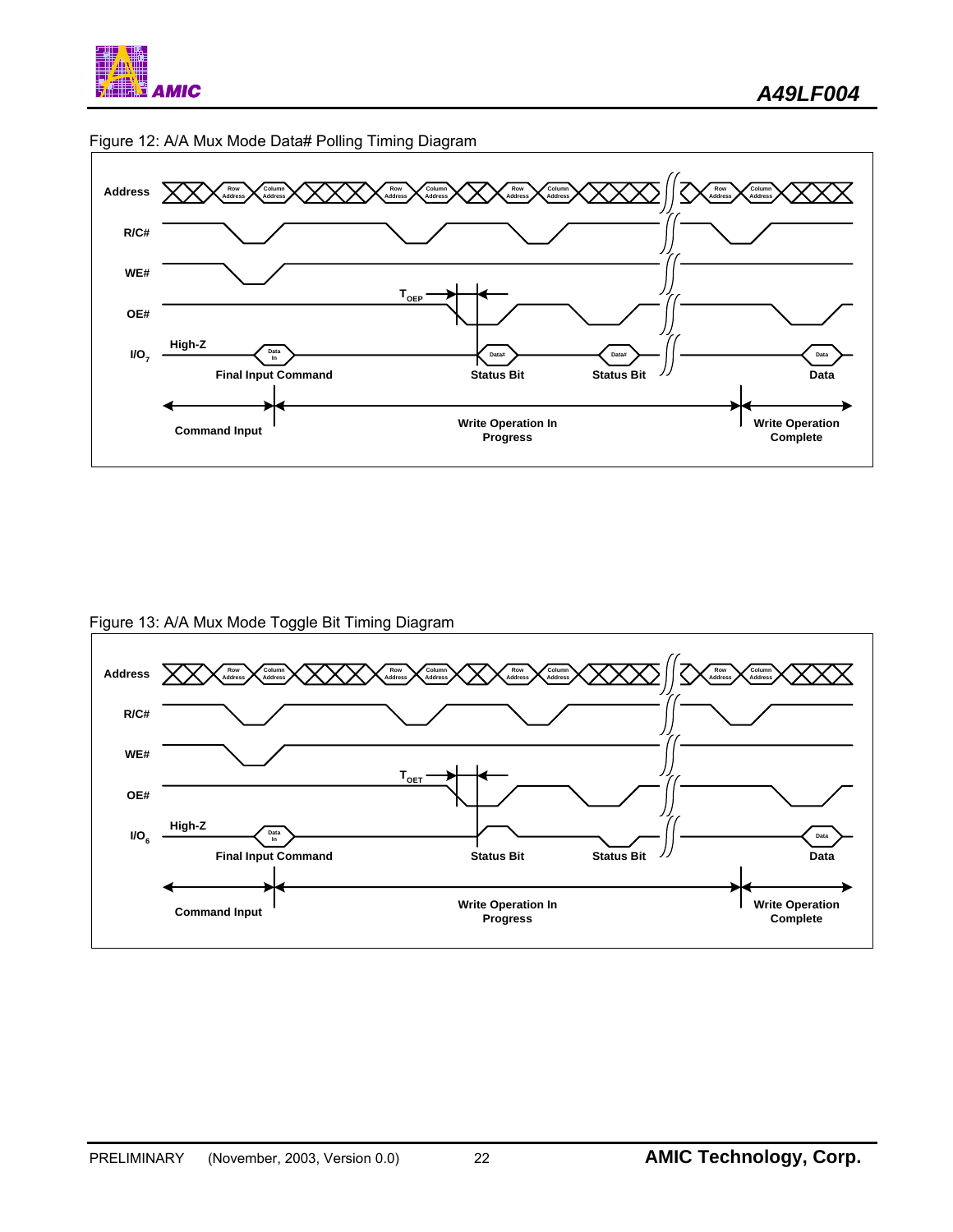

Figure 14: A/A Mux Mode Byte Program Timing Diagram

Figure 15: A/A Mux Mode Block Erase Timing Diagram

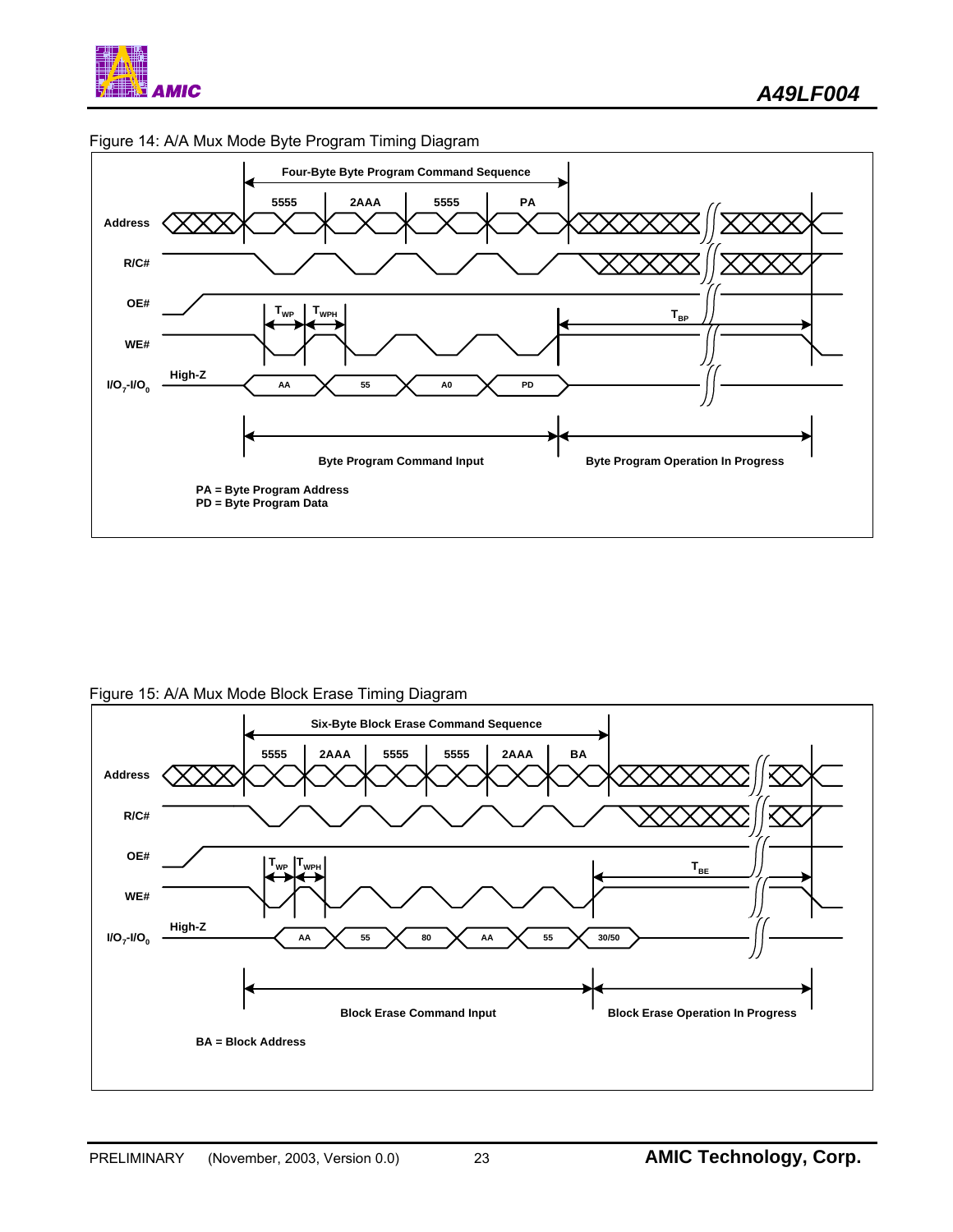



#### Figure 16: A/A Mux Mode Chip Erase Timing Diagram





Figure 18: A/A Mux Mode Product ID Exit and Reset Timing Diagram

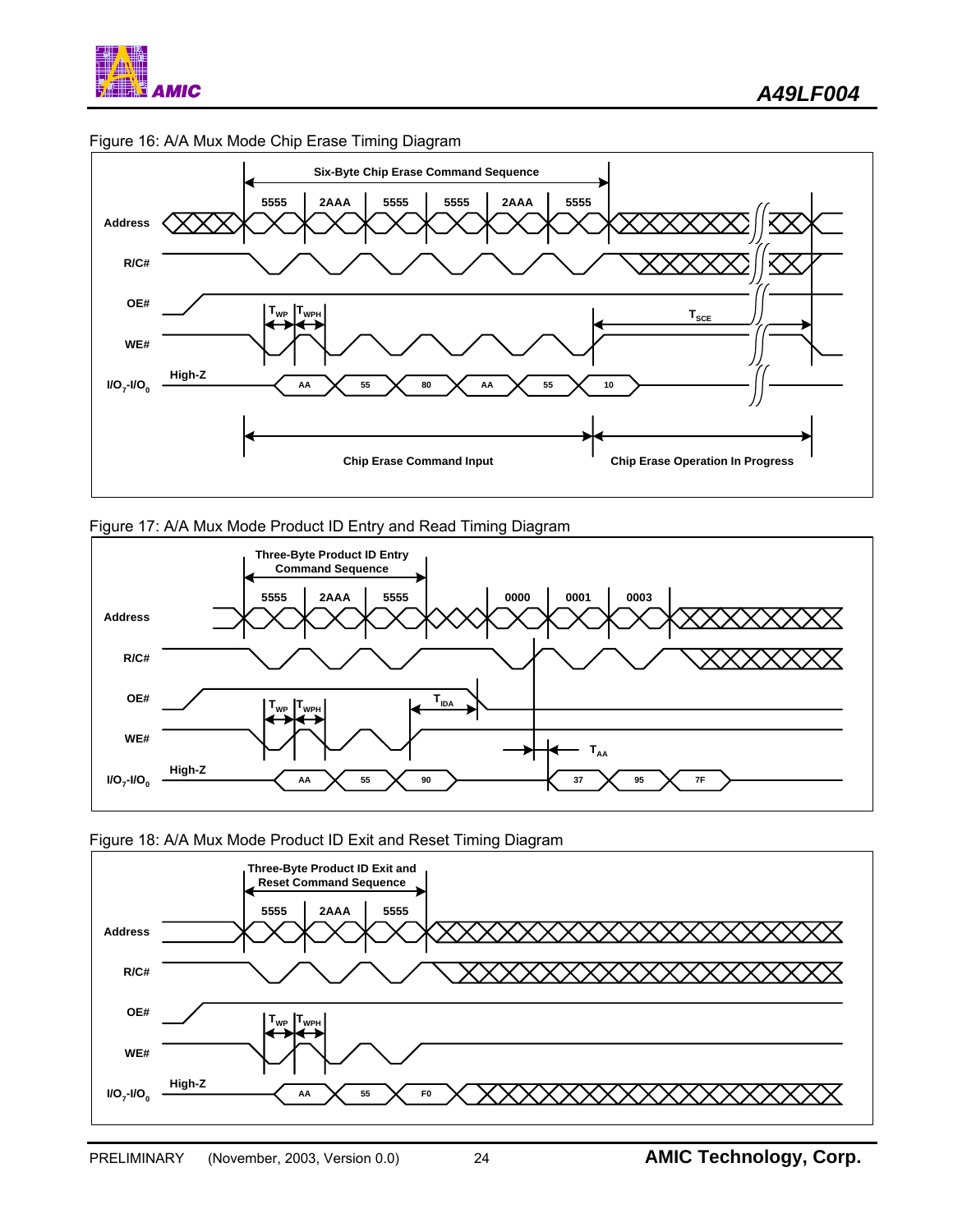

Figure 19: Automatic Byte Program Algorithm

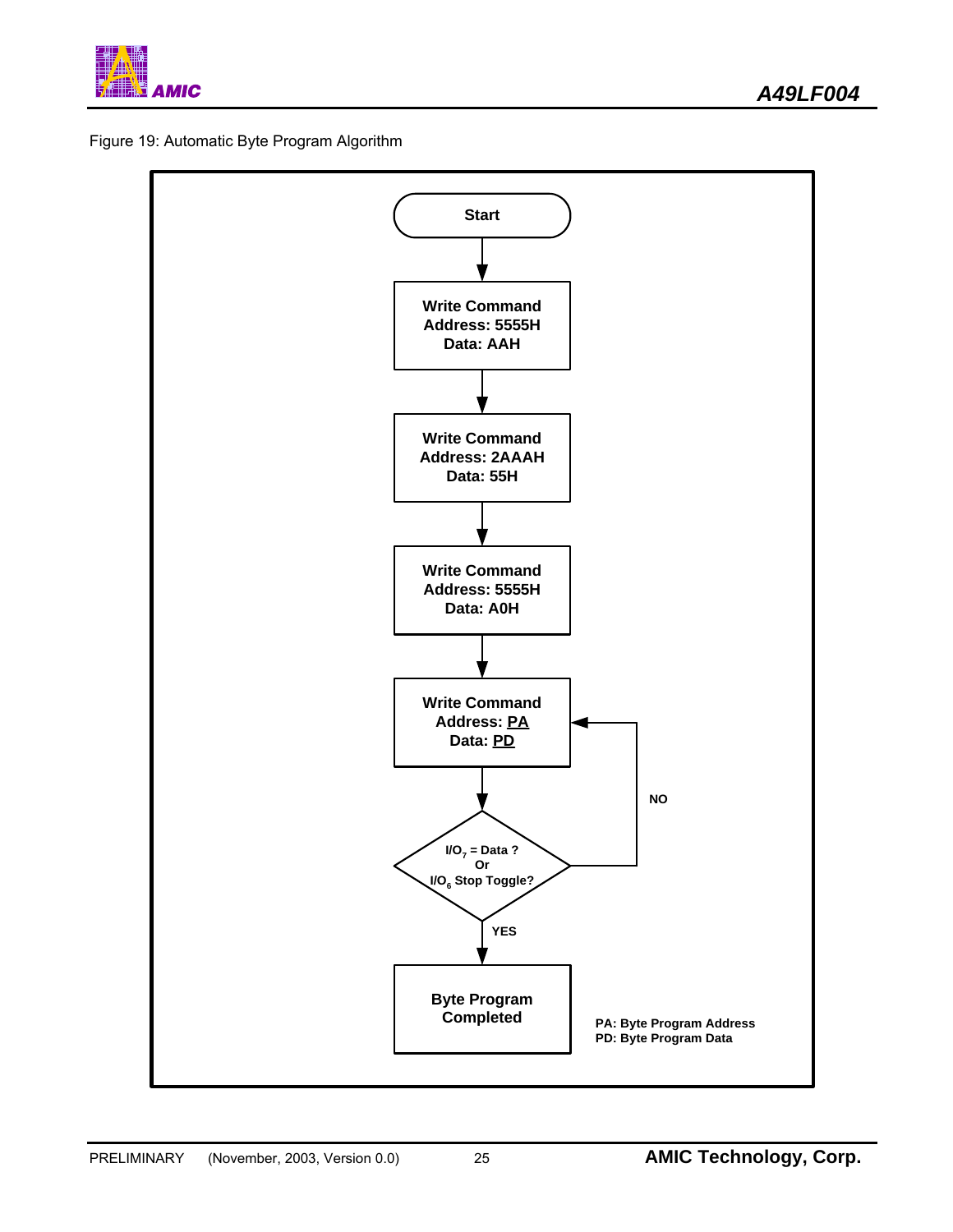

Figure 20: Automatic Block Erase Algorithm

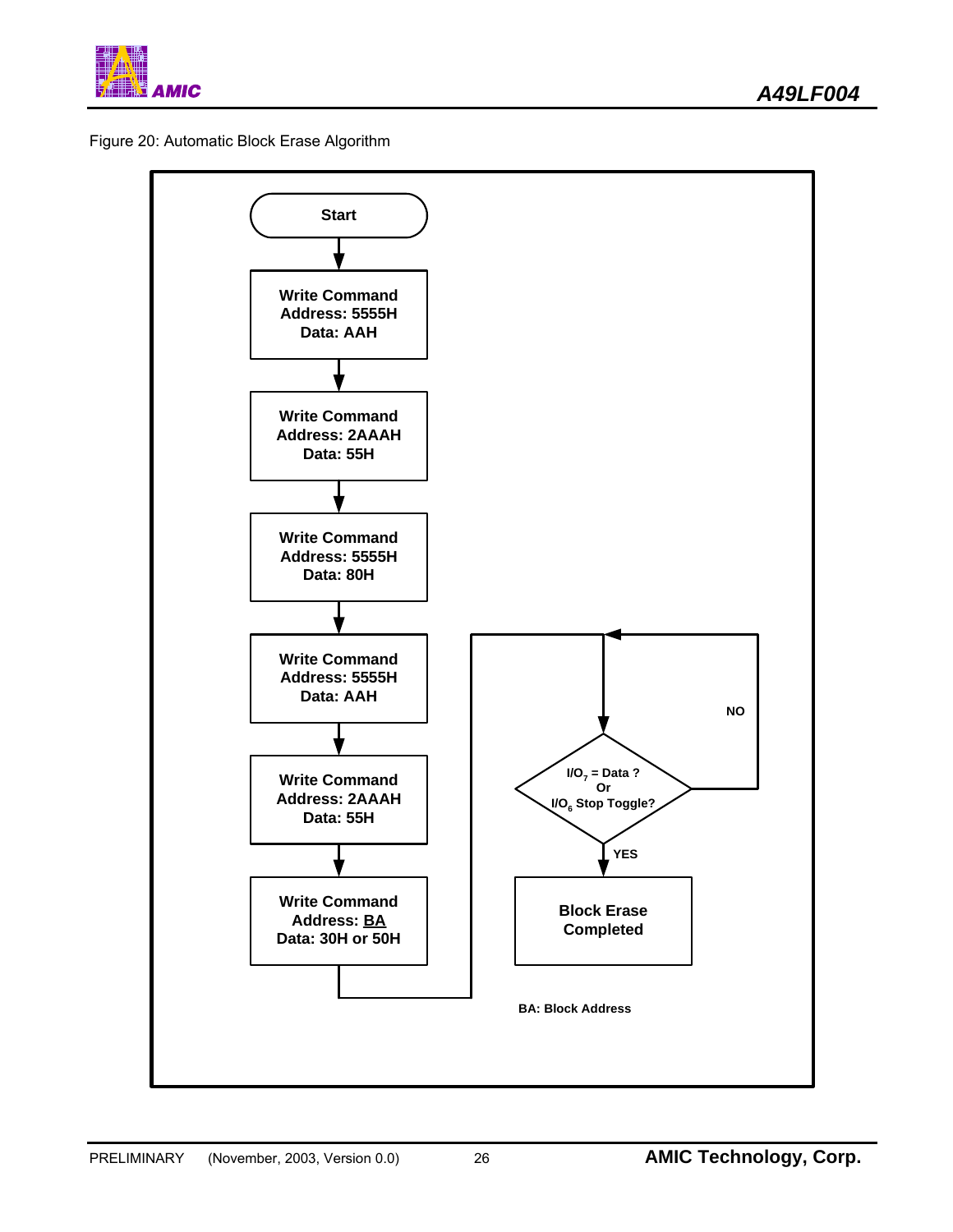

Figure 21: Automatic Chip Erase Algorithm

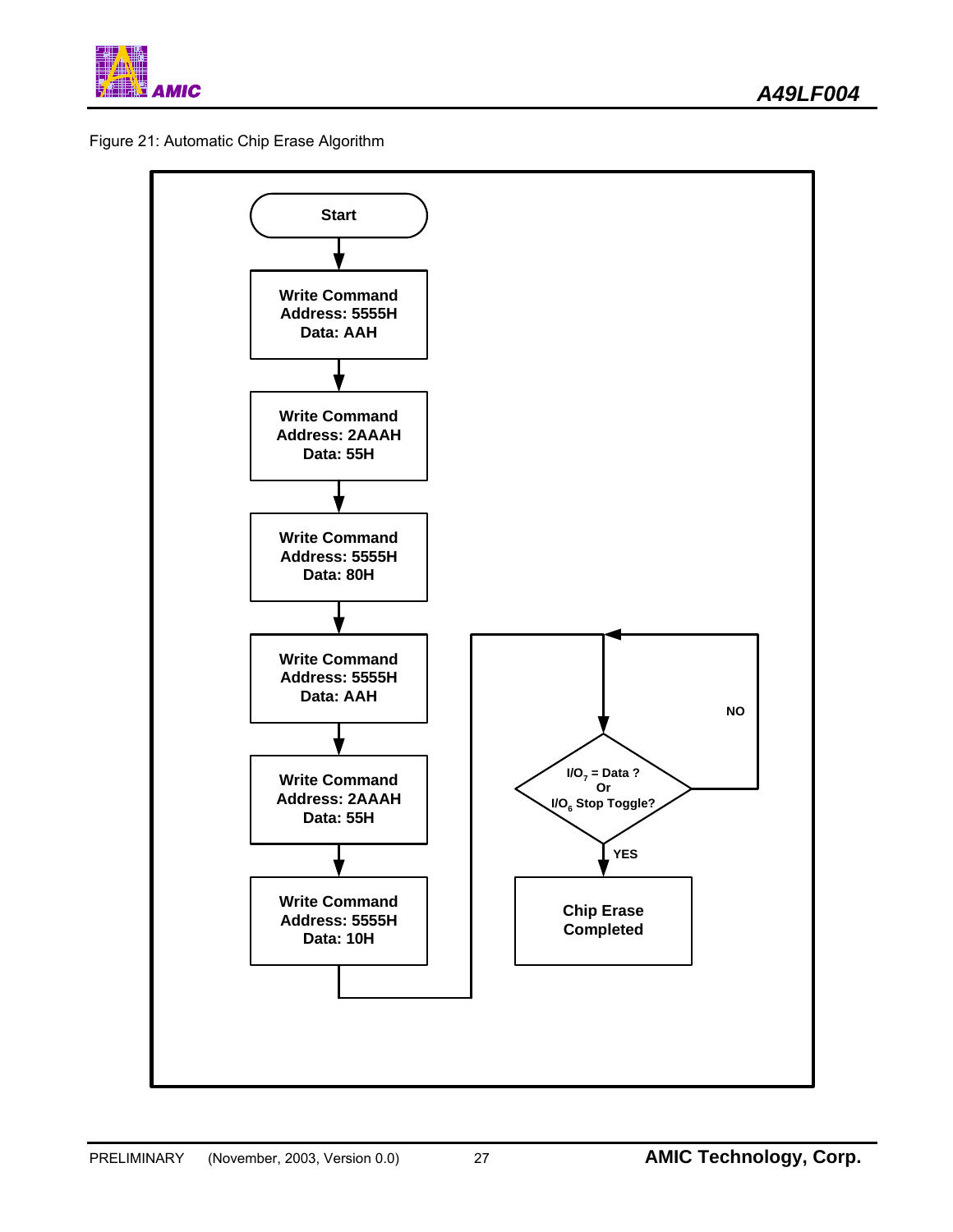

### Figure 22: Product ID Command Flowchart

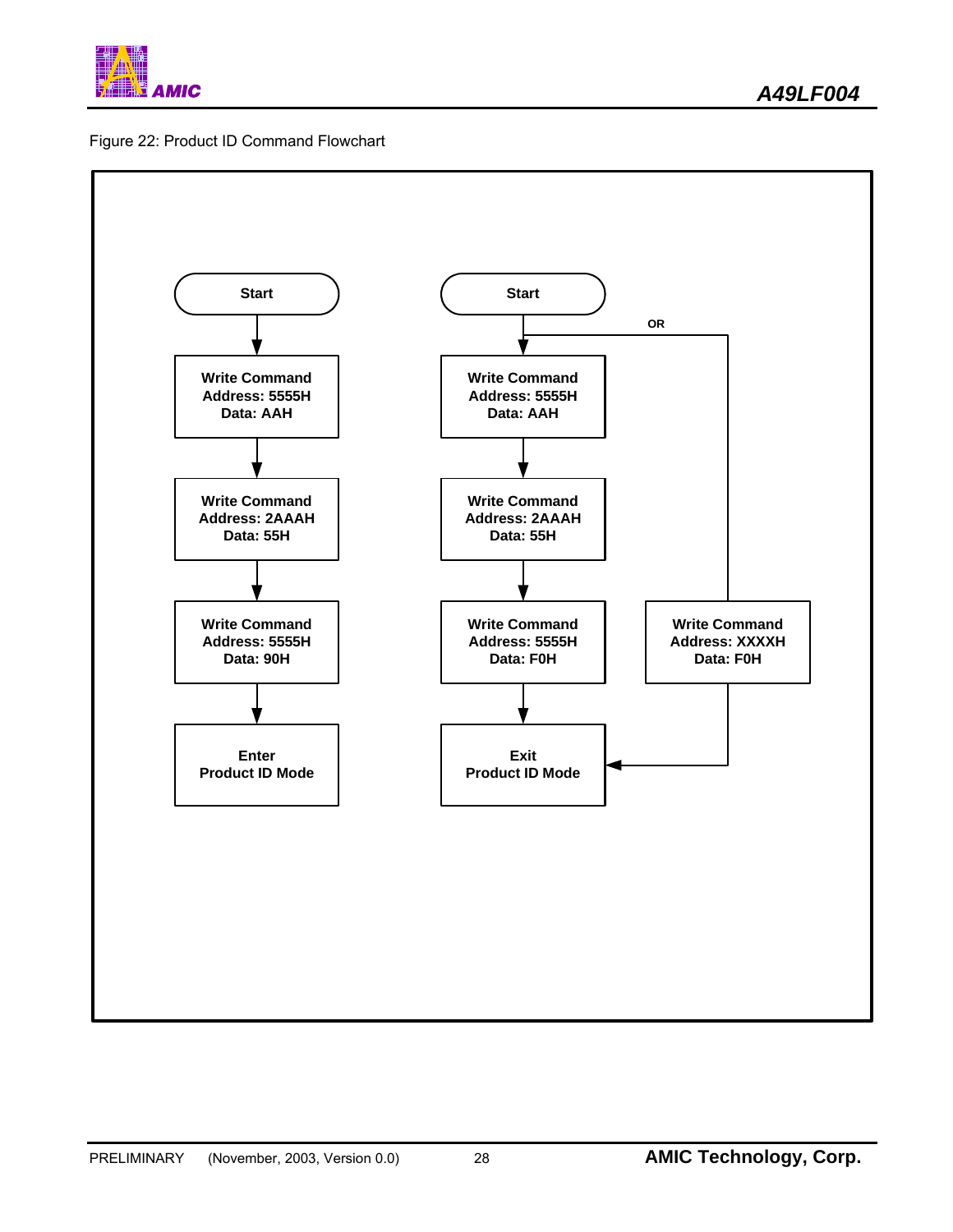

### **Ordering Information**



| Part No.      | <b>Clock Frequency</b><br>(MHz) | <b>Boot Block</b><br>Location | <b>Temperature</b><br>Range       | Package Type                |
|---------------|---------------------------------|-------------------------------|-----------------------------------|-----------------------------|
| A49LF004TL-33 | 33                              | Top                           | $0^{\circ}$ C to +85 $^{\circ}$ C | 32-pin PLCC                 |
| A49LF004TX-33 | 33                              | Top                           | $0^{\circ}$ C to +85 $^{\circ}$ C | 32-pin TSOP<br>(8mm X 14mm) |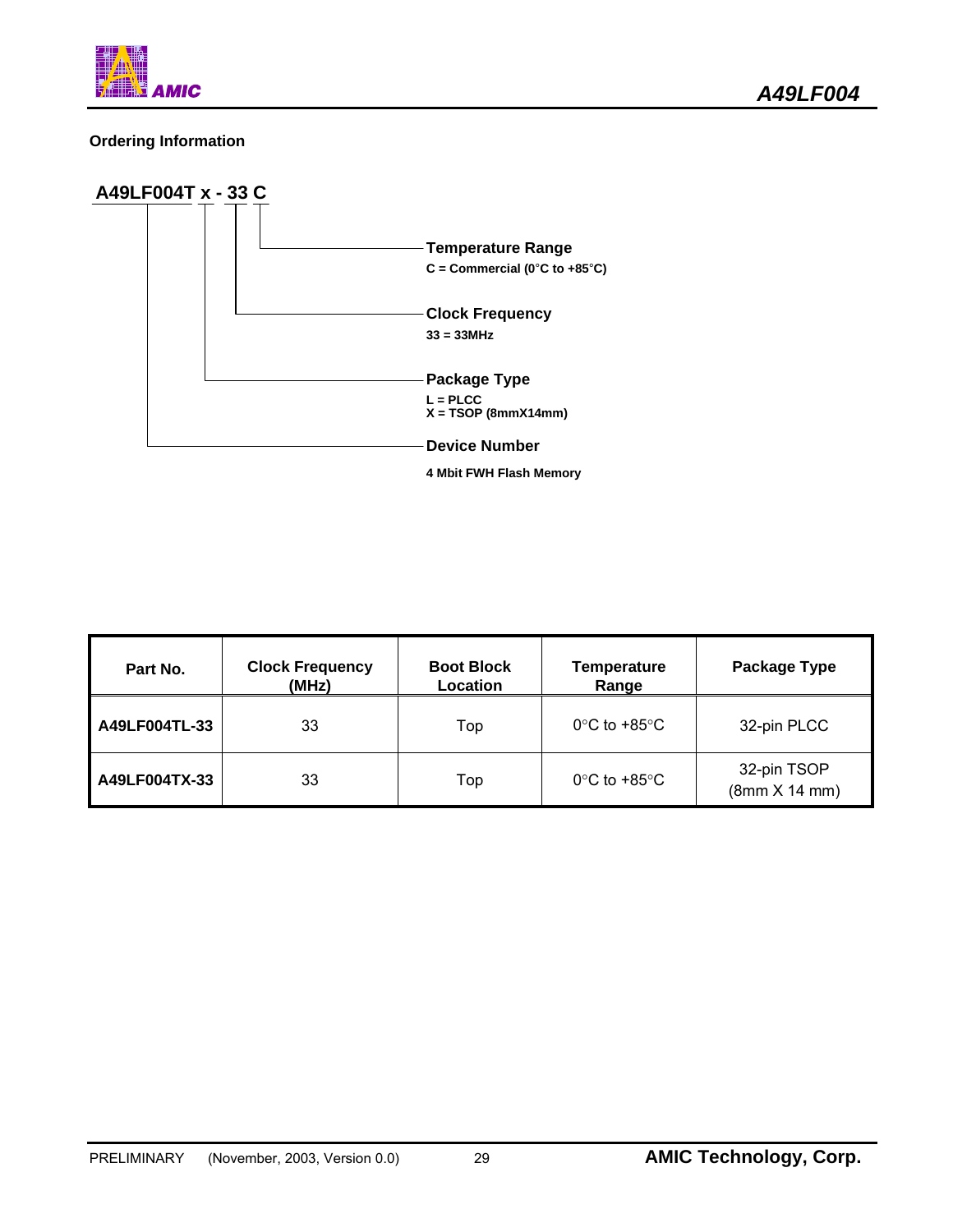

#### **Package Information**

#### **PLCC 32L Outline Dimension** unit: inches/mm







|               |        | Dimensions in inches |              | Dimensions in mm |            |              |
|---------------|--------|----------------------|--------------|------------------|------------|--------------|
| <b>Symbol</b> | Min    | Nom                  | Max          | Min              | <b>Nom</b> | Max          |
| A             |        |                      | 0.134        | -                |            | 3.40         |
| A1            | 0.0185 |                      |              | 0.47             |            |              |
| A2            | 0.105  | 0.110                | 0.115        | 2.67             | 2.80       | 2.93         |
| b1            | 0.026  | 0.028                | 0.032        | 0.66             | 0.71       | 0.81         |
| b             | 0.016  | 0.018                | 0.021        | 0.41             | 0.46       | 0.54         |
| С             | 0.008  | 0.010                | 0.014        | 0.20             | 0.254      | 0.35         |
| D             | 0.547  | 0.550                | 0.553        | 13.89            | 13.97      | 14.05        |
| E             | 0.447  | 0.450                | 0.453        | 11.35            | 11.43      | 11.51        |
| e             | 0.044  | 0.050                | 0.056        | 1.12             | 1.27       | 1.42         |
| Gр            | 0.490  | 0.510                | 0.530        | 12.45            | 12.95      | 13.46        |
| GЕ            | 0.390  | 0.410                | 0.430        | 9.91             | 10.41      | 10.92        |
| HD            | 0.585  | 0.590                | 0.595        | 14.86            | 14.99      | 15.11        |
| HЕ            | 0.485  | 0.490                | 0.495        | 12.32            | 12.45      | 12.57        |
| L             | 0.075  | 0.090                | 0.095        | 1.91             | 2.29       | 2.41         |
| ٧             |        |                      | 0.003        |                  |            | 0.075        |
| $\theta$      | 0°     |                      | $10^{\circ}$ | 0°               |            | $10^{\circ}$ |

#### **Notes:**

1. Dimensions D and E do not include resin fins.

2. Dimensions G**D** & G**<sup>E</sup>** are for PC Board surface mount pad pitch design reference only.